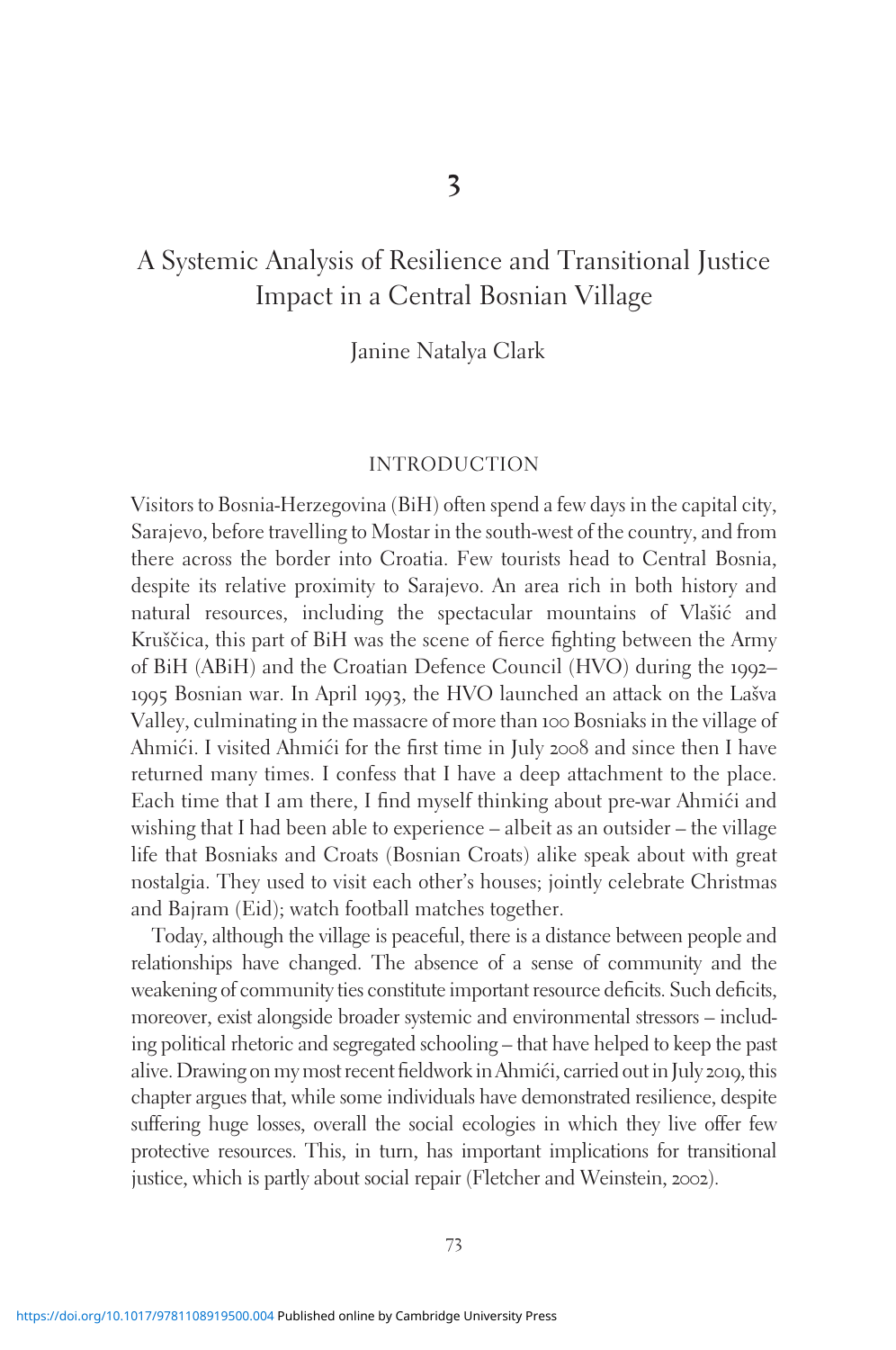Several prosecutions took place at the International Criminal Tribunal for the former Yugoslavia (ICTY) in relation to the crimes committed in Ahmići. However, these trials had few positive effects and arguably contributed to further entrenching inter-ethnic divides; the supposed transformative impact of the 'truths' established within the ICTY's courtrooms critically neglected the wider ecologies that have shaped popular interpretations of and responses to those truths. The broader issue is that transitional justice, in both theory and practice, has significantly overlooked the concept of resilience, which is quintessentially about entire systems (see Chapter 1) – and about 'the interactions between an individual's environment, their social ecology, and an individual's assets' (Liebenberg and Moore, 2018: 3). This chapter outlines the case for a social-ecological reconceptualisation and reframing of transitional justice. Operationally linking this to adaptive peacebuilding (de Coning, 2018), it argues that transitional justice processes can potentially contribute to resilience – which overlaps with core transitional goals such as peace and reconciliation – by giving more attention to the social ecologies that necessarily shape processes of dealing with the past.

### MASSACRE IN AHMIĆI, 16 APRIL 1993

According to the Organization for Security and Co-operation in Europe (OSCE, 2018: 7), 'The conflict in BiH ... resulted in an estimated 100,000 dead and 2.2 million displaced. The mixed Croat and Bosniak cantons of Zenica-Doboj, Central Bosnia and Herzegovina-Neretva were all areas of intense fighting, which resulted in the substantial displacement of one of the two ethnic groups'. At the start of the Bosnian war, the ABiH and HVO were allies against the Army of Republika Srpska (VRS). The military alliance between the two armies, however, gradually began to break down, and a Trial Chamber of the ICTY found 'compelling evidence to the effect that, starting in mid-1992, tensions and animosity between Croats and Muslims rapidly escalated' (Prosecutor v. Kupreškić et al., 2000: para. 125). The first major flare-up in Central Bosnia occurred in October 1992 (Prosecutor v. Kupreškić et al., 2000: para. 163). The Vance-Owen Peace Plan, in January 1993, further contributed to the deterioration in relations between the two sides. It proposed the establishment of ten largely autonomous provinces or cantons in BiH, each of which would have an ethnic majority. Bosnian Croats were to be the majority in three cantons, including canton 10 – Central Bosnia (Prosecutor v. Kordić and Čerkez, 2001: para. 559). According to the ICTY, 'In the minds of Croatian nationalists, and in particular of Mate Boban [the Bosnian Croat leader], this meant that Province 10 was Croatian' (Prosecutor v. Blaškić, 2000: para. 369; see also Hoare, 1997: 132).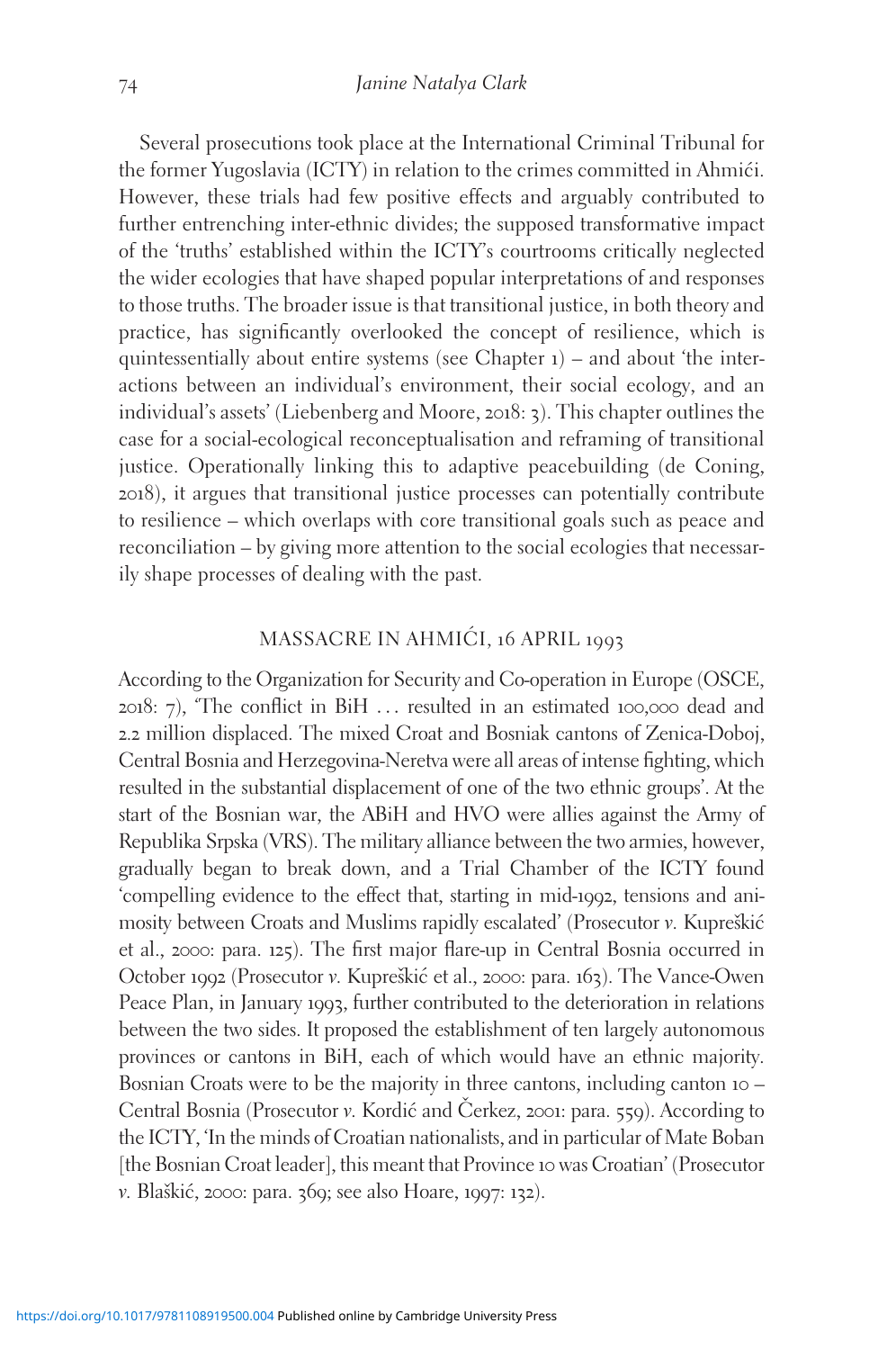From January 1993, relations between the ABiH and the HVO further deteriorated as the latter sought to establish its authority over the aforementioned cantons. After ABiH forces ignored an ultimatum to either surrender to the HVO or leave the cantons by 20 January, 'Croatian forces embarked on a series of actions intended to implement the "Croatisation" of the territories by force' (Prosecutor v. Blaškić, 2000: para. 372). The situation started to come to a head in mid-April 1993. The HVO had set a deadline of 15 April for the then Bosnian President, the late Alija Izetbegović, to sign an agreement that would place ABiH forces in the three cantons under HVO command. This deadline passed and, at 8 a.m. on the same day, ABiH forces abducted an HVO brigade commander and killed his four escorts. This was one of the

'provocations' from the side of the ABiH that Croats in Ahmići often refer to when discussing subsequent events. A Trial Chamber of the ICTY found 'direct evidence that the HVO planned an attack for the next day [16 April] at a series of meetings that afternoon and evening' (Prosecutor v. Kordic´ and  $Č$ erkez, 2001: para.  $610$ ).

At 5.30 a.m. on 16 April 1993, the  $HVO<sup>1</sup>$  launched a concerted attack on the village of Ahmići (and on several other towns and villages in the Lašva Valley). Only Bosniak homes were set alight (Prosecutor v. Bralo, 2005: para. 12). Some Bosniak villagers were shot and killed as they tried to escape. In total, 116 people were killed in Ahmići that day. More than twenty victims are still missing. Bosniaks started to return to Ahmići from the late 1990s onwards. Every year on 16 April, a memorial service takes place – starting in Stari Vitez where many of the victims are buried and ending at the donja  $d\zeta$ *amija* (lower mosque) (see Figure 3.1) – to remember and honour the dead.

In Ahmići, there are many examples of individual resilience, in the sense of 'positive adaptation within the context of significant adversity' (Luthar et al., 2000: 543). Resilience, however, is not only about individuals. As Ungar and Liebenberg (2011: 127) underline, 'resilience is the qualities of both the individual and the individual's environment that potentiate positive development'. In Ahmići, resource deficits and environmental stressors have critically hampered the community and community relations. These same deficits and stressors, which contributed to limiting the on-the-ground impact of the ICTY's work – both in Ahmići and in BiH more generally – ultimately underscore the need for a social-ecological reconceptualisation of transitional justice.

<sup>1</sup> More specifically, the crime was committed by the <sup>4</sup>th Military Police Battalion of the HVO and its anti-terrorist platoon, 'the Jokers' (Prosecutor v. Blaškić, 2004: para. 374).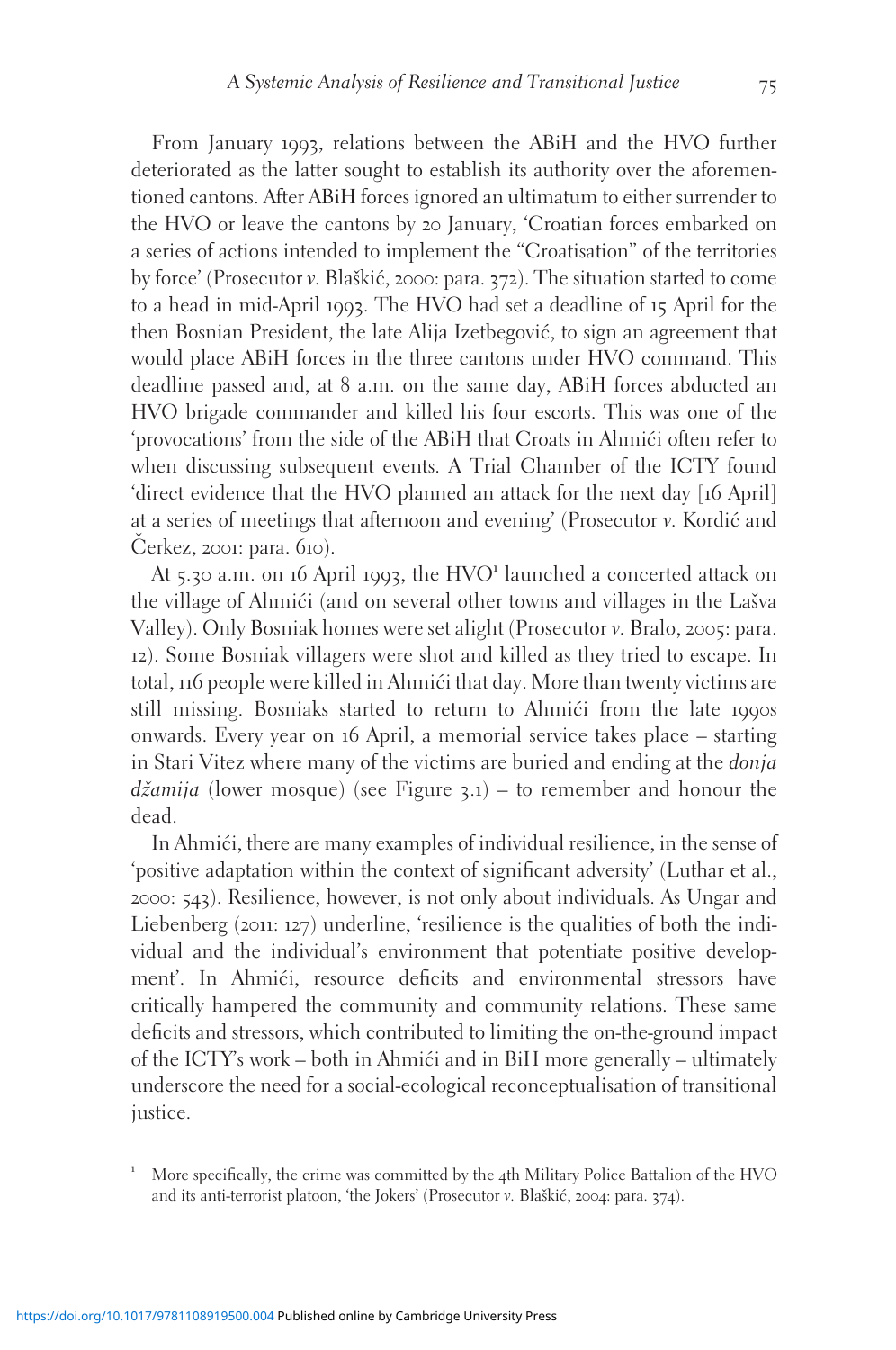

FIGURE 3.1 Ahmići memorial to the 116 men, women and children who were killed on 16 April 1993. Photo by the author.

### INDIVIDUAL RESILIENCE IN A DIVIDED COMMUNITY

My previous research in Ahmići, in 2008 and 2009, focused on inter-ethnic relations and reconciliation (Clark, 2012, 2014). More recently, in July 2019, I spent two weeks in the village. I wanted to explore how people had rebuilt their lives, what resources they had used to do so and the extent to which transitional justice processes – and specifically trials conducted at the ICTY – had contributed to fostering resilience, as manifested in the interactions between individuals and their environments (Berkes and Ross, 2013: 7). In total, I conducted ten semi-structured interviews with six men and four women. Seven interviewees were Bosniaks and three were Croats. In addition, a fourth local Croat (female) agreed to respond to questions via email, maintaining that she did not have time to participate in a face-to-face interview.

The relatively small number of interviews undertaken reflects the difficulties of doing research in this particular community. The place has an empty feel and there is no sense of bustling village life. Hence, there are few opportunities to interact with people. It is as if life in Ahmići today primarily takes place behind closed doors. Many people are also tired of telling their stories and dredging up painful memories from the past. The village receives large crowds on 16 April each year and continues to be the subject of media interest (see, e.g., Dajić, 2017). I relied primarily on a snowball sampling strategy, particularly for locating Croat participants. A local contact facilitated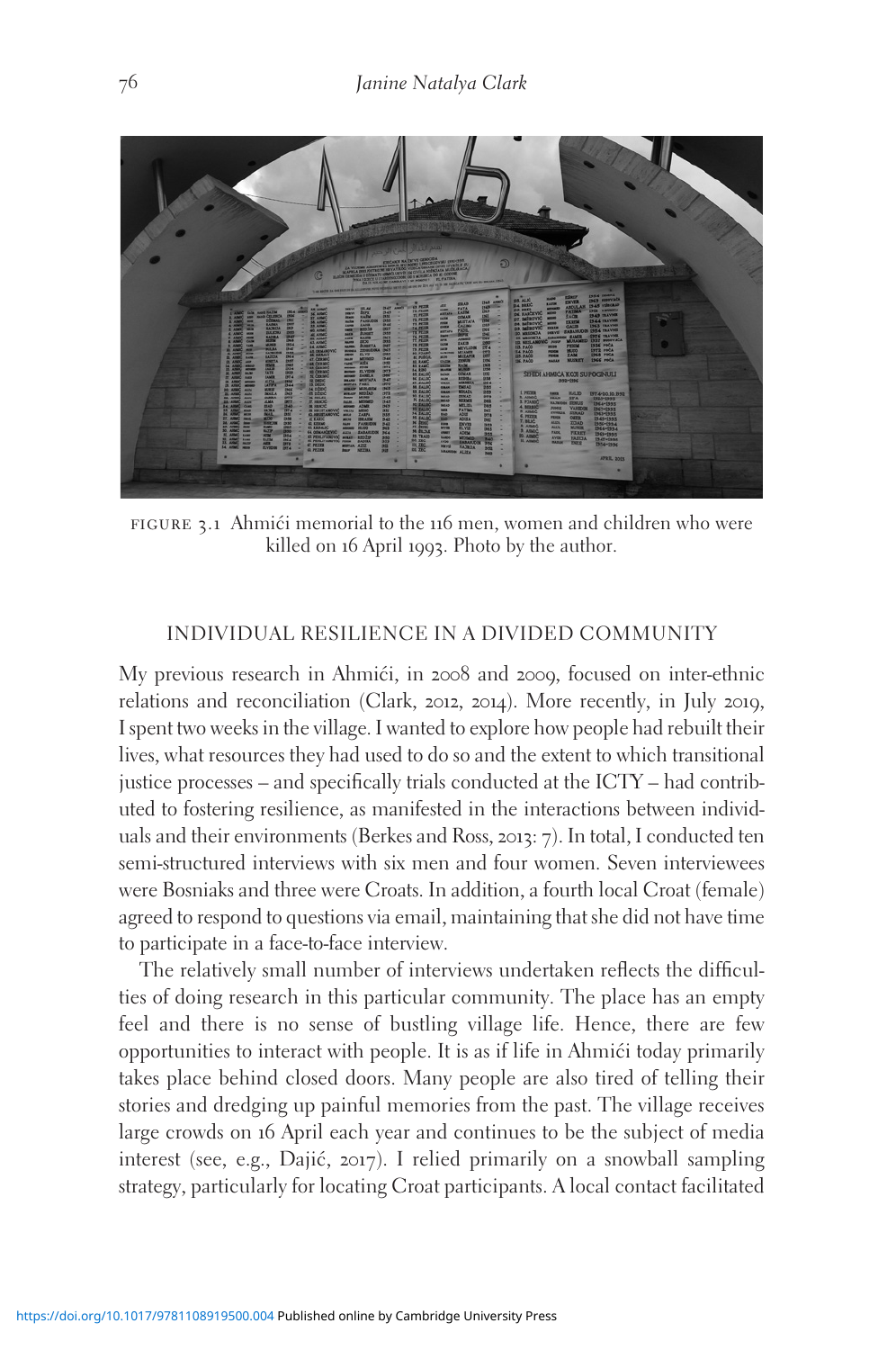the interviews with Bosniak participants. Interviews typically lasted around forty-five minutes and were conducted in the interviewees' homes in the local languages (Bosnian, Croatian). It would have been impossible to write this chapter while anonymising the name of the village. However, any details that could help to identify the interviewees have been removed.

Regardless of their ethnicity, all interviewees expressed a deep sense of pain and hurt (Clark, 2020a). As one of them underlined, '[a]t the end of the day, we are all losers' (author interview, 9 July 2019). The Bosniak interviewees had lost several close family members in the attack on Ahmići. One of the Croat interviewees had lost family members in an ABiH attack on a nearby village. All interviewees, moreover, had lost the community that once existed, as well as neighbours and friends. More than twenty-five years on, the past thus remains raw. In the words of a survivor of the massacre who lost nine family members, '[t]ime goes by, the years pass by and the memories are fresh, the sadness is the same' (cited in Anadolija, 2019). Nevertheless, people have rebuilt their lives, and the interview data provided valuable insights into some of the ways that they have done so. Three particular points stand out in this regard.

The first is that the attack on Ahmići resulted in the loss and destruction of multiple resources. The victims lost their homes, their animals, their livelihoods, their way of life, their sense of belonging and security. When asked how he had dealt with everything that happened in Ahmići, for example, one interviewee stressed: 'You can't describe it.' He used to work hard and he had invested everything in his home; '[i]t was all destroyed in an instant'. What had most helped him to deal with everything that happened, he explained, was his desire to 'return to where I was born' (author interview, 8 July 2019). His land was charred and neglected, but it was still his 'dom' (home) and a fundamental resource, highlighting the fact that – particularly in rural parts of BiH – people often have a deep attachment to land (see, e.g., Tuathail and O'Laughlin, 2009: 1052).

Another intangible resource that both this interviewee and several others indirectly spoke about was their desire to live – and what they frequently referred to as 'the fight for life'. Speaking only briefly about her own experiences on 16 April 1993, one interviewee stressed: 'You have to live. You carry inside you everything that you saw and survived, but you have to fight and to go forward' (author interview, 9 July 2019). The wish to live is an elemental resource that has similarly emerged prominently from other research on traumatic events. In his work with child survivors of the Holocaust, for example, Valent (1998: 520) found that many of them 'cited an inner surge or compulsion to live, a will to survive, as the most important factor in their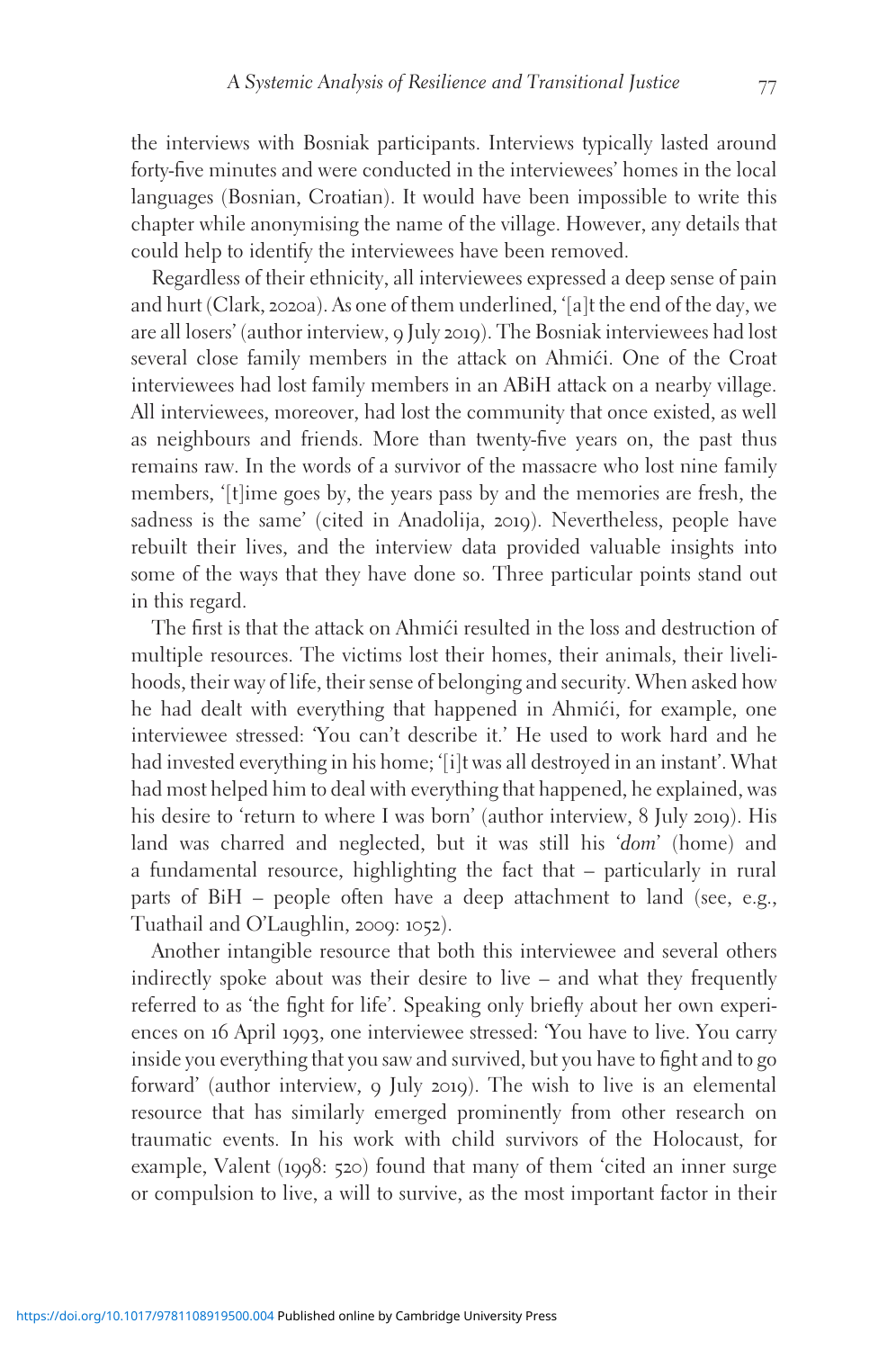survival. They used whatever capacities they had to do so'. In this way, he linked their resilience to 'the surge of life they manifested, a kind of sacred connection with a wider life force' (Valent, 1998: 522–523).

For some interviewees, this 'surge of life' was closely connected to their faith. One interviewee who lost several members of his family in the attack on Ahmići stressed that, whenever he closes his eyes, he can see all of them and the suffering they went through. However, he also underlined that '[y]our relationship with God and prayer bring you some solution and relief' (author interview, 11 July 2019). Faith had, in some cases, also contributed to meaningmaking. One particular interviewee stood out in this regard. 'It is very difficult to come to terms with what happened in Ahmići', she reflected, 'but if you believe that something had to be, this helps you to deal with it' (author interview, 16 July 2019). According to Panter-Brick, 'What matters to individuals facing adversity is a sense of "meaning-making" and what matters to resilience is a sense of hope that life does indeed make sense, despite chaos, brutality, stress, worry, or despair' (Southwick et al., 2014). This particular interviewee had found a sense of meaning in her conviction that events in Ahmići were Allah's will, and this, in turn, had helped her to move forward.

The second point to underscore is that resilience is not simply about having access to what Ungar (2008: 221) has termed 'health-enhancing resources', but also about the clustering of those resources. In his work on Conservation of Resources Theory, for example, Hobfoll (2001: 349) argues that '[t]here is strong evidence that resources aggregate in resource caravans in both an immediate and a life-span sense'. Elaborating on the concept of 'resource caravans', he further explains that 'having one major resource is typically linked with having others, and likewise for their absence' (Hobfoll, 2001: 350). Illustrating this, one of the interviewees expressed a strong sense of contentment. She had many resources, through her own efforts, and in this regard her 'caravan' was full. Describing herself as a 'cheerful person', she spoke with great pride about her children and stressed the importance of making the most of life, underlining that she had overcome many adversities (author interview, 9 July 2019).

Another interviewee, in contrast, had various material resources yet his 'caravan' was somewhat empty. He led a solitary life and explained that he felt bored and frustrated as he saw no prospects for himself in BiH (author interview, 8 July 2019). Similarly, the interviewee who had stressed his desire to return to Ahmici and to his land was similarly dissatisfied with life. He had not worked for many years and repeatedly complained that no one had helped him and his wife, overlooking the fact that external donors had funded the reconstruction of the family's destroyed home (author interview, 8 July 2019). While his 'caravan' was relatively bare, he was not doing anything to change this and his entire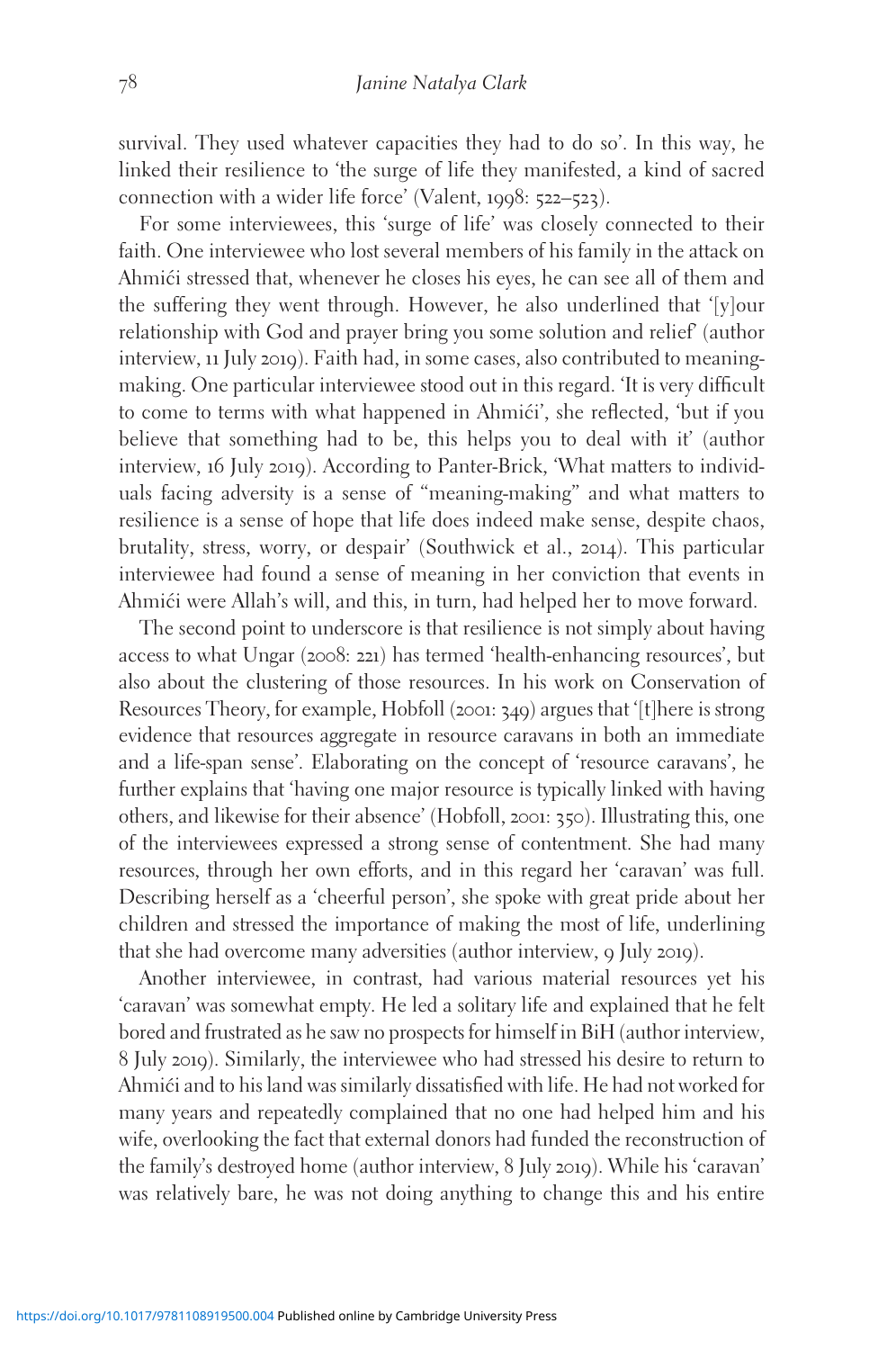demeanour exuded a sense of sadness and defeatism. The past had taken so much away from him and, although he had fulfilled his wish of returning to his land, he appeared to be observing life rather than actively living it.

The third point is that interviewees' answers revealed a critical absence of community in Ahmići, thus restricting what the community environment provides for resilience (Ungar, 2017: 1282). As Liebenberg and Moore (2018: 2) observe, '[i]t is now widely accepted that resilience is associated with individual capacities, relationships and the availability of community resources and opportunities'. When asked about resources within the community, one interviewee underscored the importance of land and agriculture (author interview, 11 July 2019). Illustrating this point, another interviewee had been out picking fruit and she was going to use them to make teas (author interview, 17 July 2019). Overall, however, interviewees significantly struggled with the question about community resources. Some interviewees talked about their pre-war resources. Some interviewees made vague references to the mjesna zajednica (local community association) as a body that can offer limited help. Yet, when asked to elaborate, they were unable to provide more details. Moreover, while some interviewees claimed that there is one mjesna zajednica for Ahmići, others maintained that Bosniaks and Croats each have their own *mjesna zajednica*. The fact that the interviewees gave such conflicting answers is an important indicator of a lack of community engagement.

What also emerged was a strong conviction on the part of some of the Bosniak interviewees that, as regards resources, there is unequal treatment. One interviewee, for example, complained that Bosniaks have to pay more for land than Croats and that the latter had blocked his attempts to purchase some land. He further insisted that Bosniaks have a second-class status within the municipality of Vitez (which encompasses Ahmići) (author interview, <sup>8</sup> July <sup>2019</sup>).<sup>2</sup> Another interviewee maintained that, as a Bosniak, she has no rights and that the Croats have taken everything for themselves (author interview, 9 July 2019). While many such assertions were unsubstantiated and/or could not be verified, the common feeling among Bosniaks that they do not have the same rights and benefits as their Croat counterparts has undoubtedly contributed to further undermining a sense of community. Equating resilience with community processes, Comes et al. (2019:

According to the pre-war 1991 census, 'Ahmići had about 500 inhabitants, of whom about 90 percent were Muslims, which meant 200 Muslim houses and fifteen or so Croat ones' (Prosecutor v. Blaškić, 2000: para. 384). Ahmići continues to be a primarily Bosniak village. Within the broader municipality of Vitez, Croats are the majority. According to the 2013 census, there were 14,350 Croats, 10,513 Bosniaks and 333 Serbs living in the municipality (Abramušić, 2016).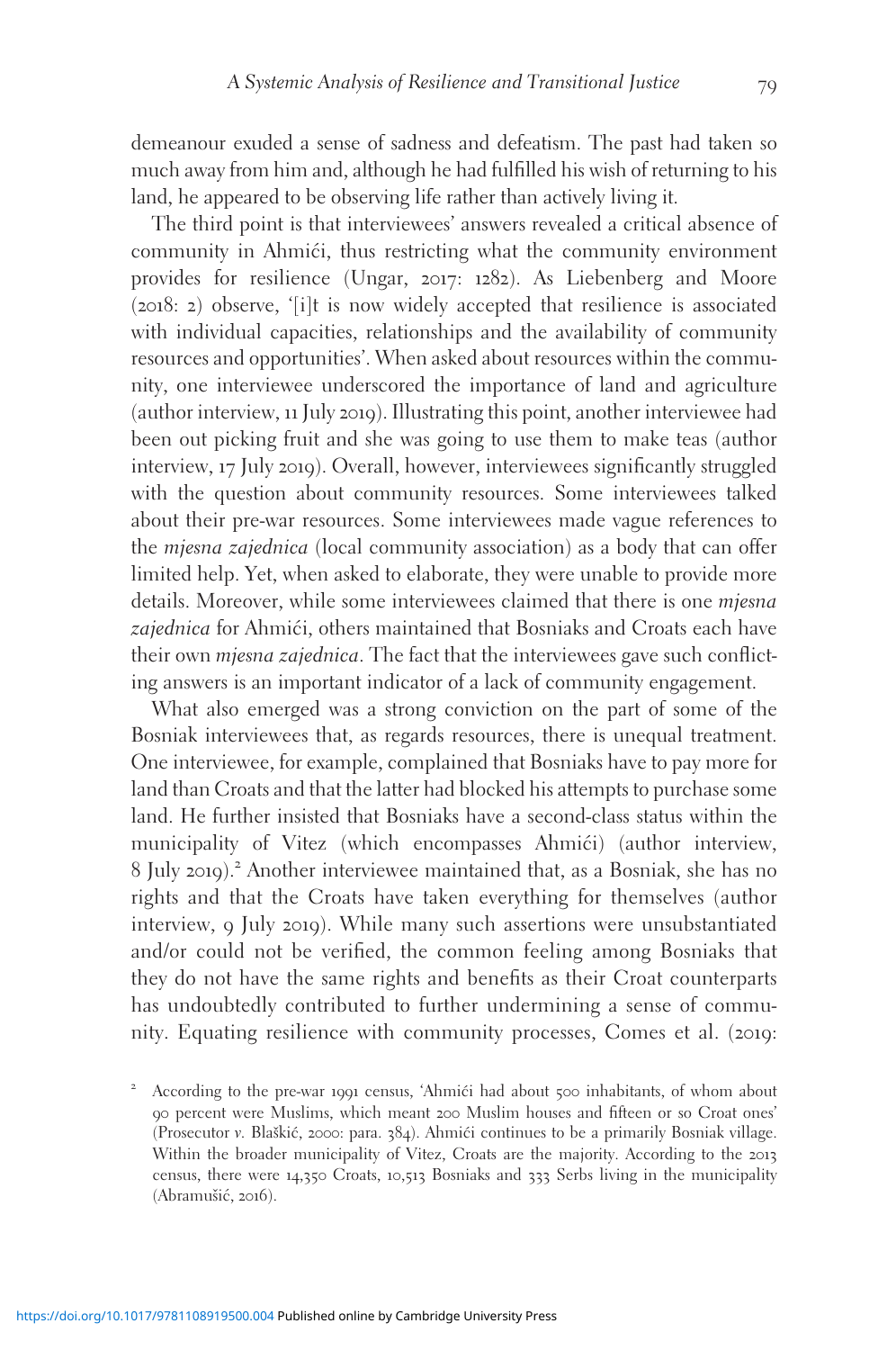

FIGURE 3.2 Ahmići today. Photo by the author.

126–127) argue that 'the ability to take part, benefit from and contribute to these processes becomes central if we are striving to ensure social justice'. In Ahmići, the perceived absence of social justice has undermined community processes that might contribute to bringing people together, including how the community deals with adversity and crises (Magis, 2010: 405).

Ahmići, in short, is a fragmented community where the overwhelming impression is that people simply get on with and live their own lives (see Figure 3.2). Some of them have demonstrated resilience in doing so, drawing on their own individual resources to move forward. However, Ahmic $i$  cannot be accurately described as a resilient community – the sum of its parts – because it has not dealt with what happened in 1993 *as a community*. A crucial reason for this is the existence of multiple systemic factors – which are central to the chapter's insistence on a social-ecological reframing of transitional justice – that have not allowed the community to come together as one and rebuild the social connections that are 'at the heart of resilient communities' (Ellis and Abdi, 2017: 290).

## MULTI-SYSTEMIC HINDRANCES TO FOSTERING COMMUNITY RESILIENCE IN AHMIĆI

Brightly coloured Russian dolls can be purchased in BiH, particularly in tourist areas like Baščaršija in Sarajevo and the area around the Old Bridge (Stari Most) in Mostar. Stiles et al. invoke the analogy of Russian dolls to apply personal space boundary theory to traumatised adults in therapy. Likening the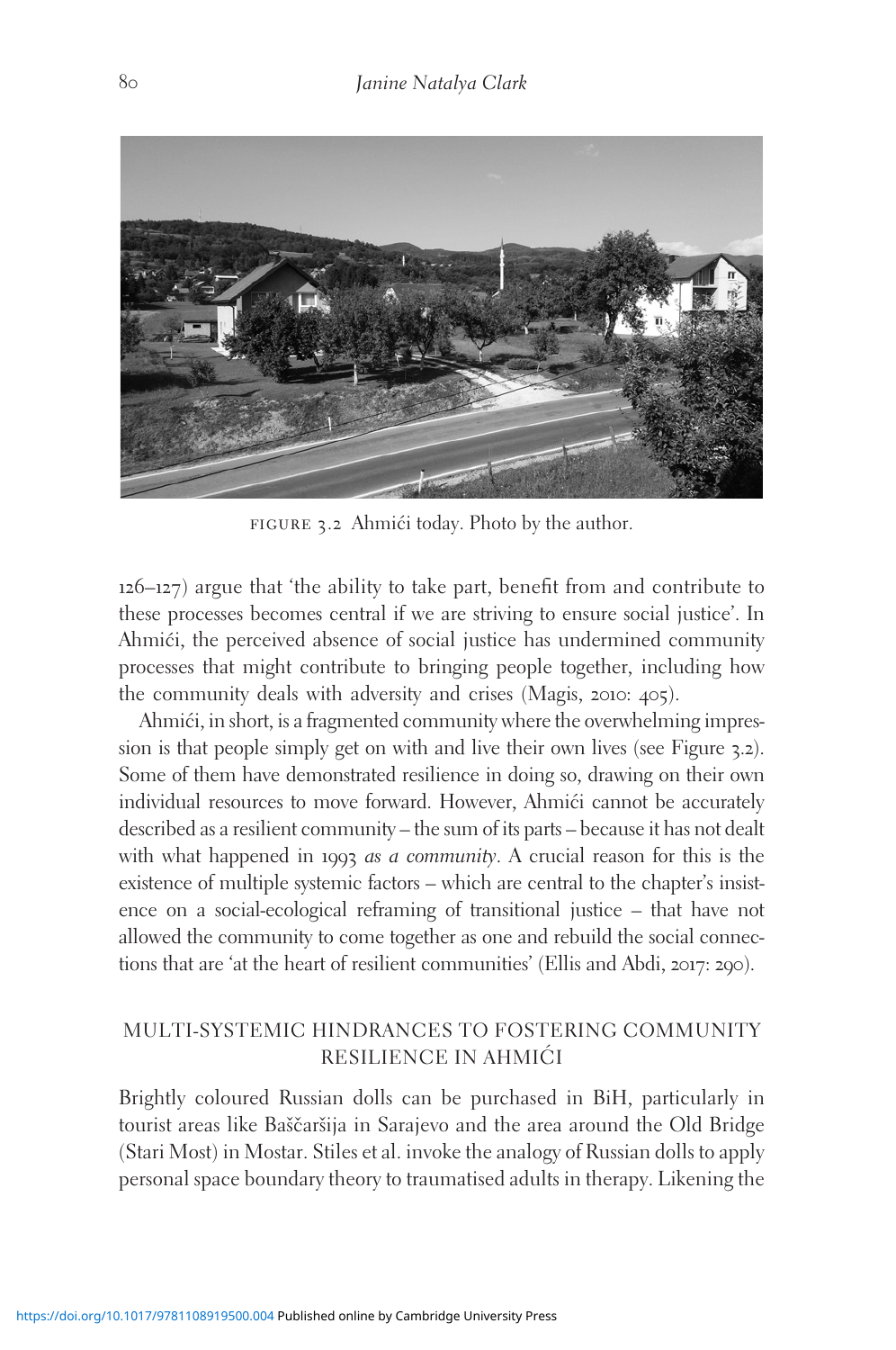dolls to four different levels of personal space, they argue: 'The largest outermost doll is the superficial public self. The next smaller doll is the thoughts and feelings perceived as "acceptable" to the client. The next smaller doll is the "deepest thoughts, feelings, secrets, and sins" of the client, and the innermost doll is the "inner spirit"' (Stiles et al., 2009: 69). Extending the analogy, but in a different direction, I argue that Ahmići can be likened to a mediumsized doll. The smaller dolls inside it represent individual lives, but larger dolls – representing broader systemic influences – surround and encase it.

The massacre in Ahmići did not occur in a vacuum. It took place in the context of the Bosnian war, and both Bosniak and Croat nationalists subsequently co-opted events to promote and support their particular and conflicting ethno-narratives. These political machinations and persistent attempts at ethnic outbidding (Zdeb, 2017) themselves take place within a broader constitutional system and structure where ethnicity is the central pivot. Fundamentally, 'The unique way in which Bosnia's Constitution has been realised allows ethnicity to become the most salient identification marker in political life' (Piersma, 2019: 937). The country's tripartite Presidency, the plethora of ethnic-based political parties and the fact that 'the confederal element of the Bosnian settlement transcends BiH's borders' (Bose, 2005: 327) – reaching into neighbouring Croatia and Serbia – powerfully highlight this. Involvement from these neighbouring states, moreover, also contributes to stoking nationalist flames.

In 2019, for example, the Bosniak member of the BiH presidency, Sefik Džaferović, criticised the then President of Croatia, Kolinda Grabar-Kitarović, for comments that she had made about Croats in BiH. During a speech in Mostar in November 2019, she told a large audience: 'Croats have two homes, the Republic of Croatia and Bosnia-Herzegovina, but we are one soul and one nation. Therefore I will not stop until Croats in BiH secure what belongs to you historically, politically and constitutionally; that is, total equality and the realisation of your rights as a constituent people'. She insisted that anyone who expects Croats to simply kneel down and disappear from BiH is deceived, and further offered a guarantee that she would not repeat her two predecessors' neglect of Croats in BiH (Radio Sarajevo, 2019; author's own translation). President Džaferović responded by accusing Grabar-Kitarović of being part of 'retrograde powers' that seek to create ethnic and territorial divides. Claiming that she had charged Bosniaks of wanting BiH for themselves, Džaferović underlined that Bosniaks had been victims of genocide and expelled from huge swathes of territory (Hina, 2019). The victim narratives that both Presidents promoted highlight the existence of meta hermeneutical/interpretative frameworks, fundamentally intersecting with political systems, that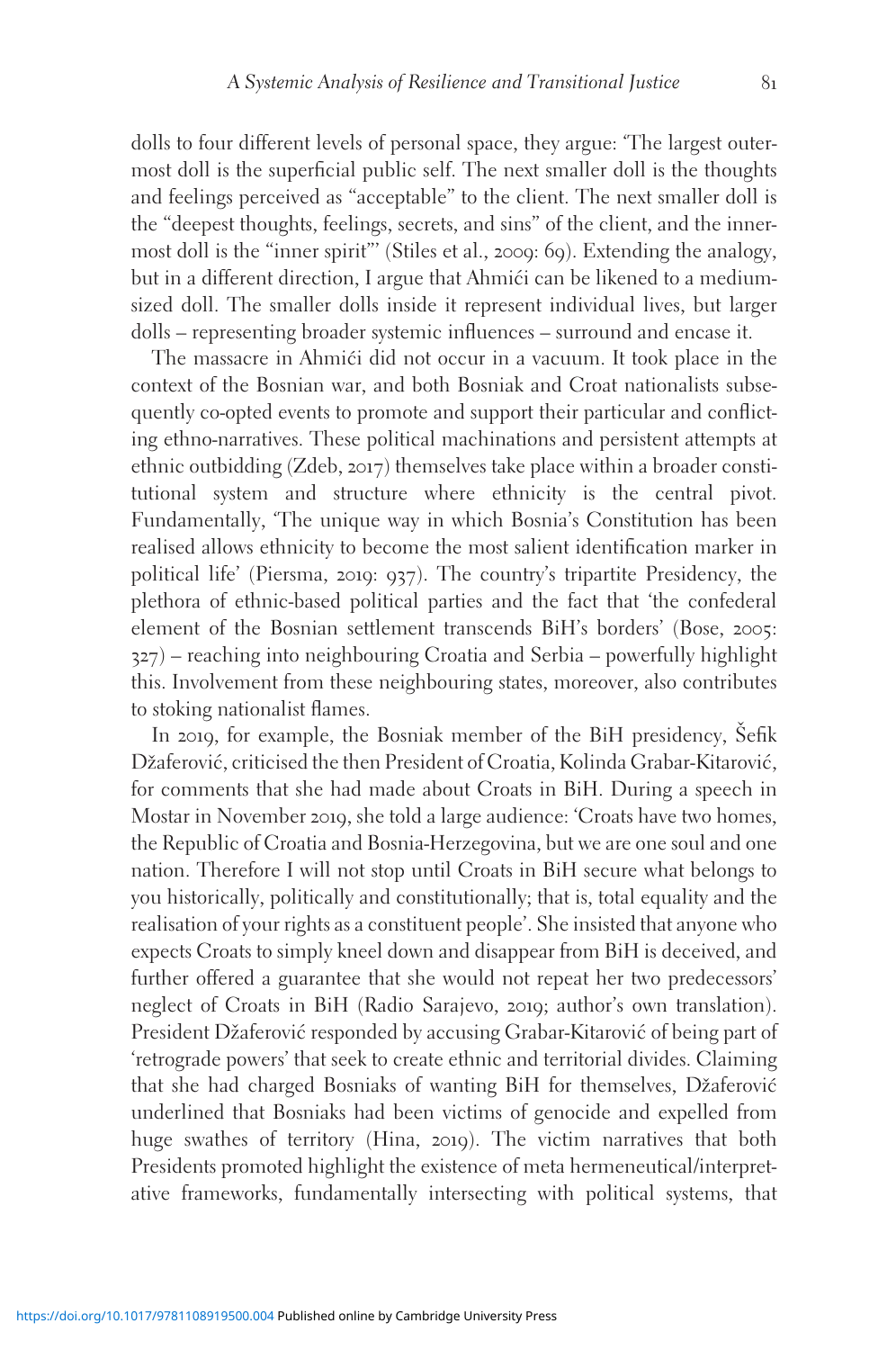strongly shape popular discourse about the Bosnian war. It is within these systemic dynamics that everyday life in Ahmići takes place.

In their work with internally displaced people in Lebanon, Nuwayhid et al. (2011: 511) argue that one factor that helped to build resilience was 'a strong communal identity united around a common cause'. This common cause, in turn, 'provided the affected population with a sense of collective identity' (Nuwayhid et al., 2011: 511). Shiite communities particularly bore the brunt of Israeli military attacks (Telhami, 2007: 26), and 'shared destiny and the feeling of being collectively targeted strengthened the communal cohesiveness of the affected community' (Nuwayhid et al., 2011: 512). In Ahmići, no strong sense of communal identity exists, due to wider systemic influences that encourage division and the maintenance of 'us'/'them' boundaries. There is a critical absence of space for discussion and reflection about the pain and hurt that exist on both sides (Clark, 2020a) – or for the development of shared narratives. Bosniaks continue to grieve for their loved ones who perished on 16 April 1993. One interviewee underscored that '[t]here are a lot of tears and sadness that cannot be wiped away' (author interview, 11 July 2019). Croat interviewees, both in my most recent and previous research, have often expressed a sense of hurt that, as they see it, the suffering of their own people has been ignored (Clark, 2014: 80). Claiming that many 'untruths and lies have been told about Ahmići', one interviewee insisted that nobody talks about crimes committed in places such as Buhine Kuće.<sup>3</sup> Politics, he maintained, was the reason (author interview, 11 July 2019).

While there is a critical absence of community cohesion in Ahmići, another type of cohesion arguably exists. Olson's (2000) Circumplex Model of Marital and Family Systems, which emphasises cohesion as one of its three key elements (alongside flexibility and communication), identifies four different levels of cohesion – namely disengaged (very low), separated (low to moderate), connected (moderate to high) and enmeshed (very high). The model hypothesises that 'the central or balanced levels of cohesion (separated and connected) make for optimal family functioning. The extremes or unbalanced levels (disengaged or enmeshed) are generally seen as problematic for relationships over the long term' (Olson, 2000: 145). In a very different context, Winton's (2008) work utilises the model in relation to the crime of genocide, and specifically as a way of explaining different perpetrator group dynamics. 'Enmeshed cohesion', he argues, 'is demonstrated by a high level of emotional closeness within the perpetrator groups' (Winton, 2008: 607). The group is perceived as 'one big

<sup>&</sup>lt;sup>3</sup> While it is the case that the deaths of Croats in the Lašva Valley have received less attention than the killing of Bosniaks in Ahmići, it is also important to stress that ABiH crimes in the area were not organised military attacks against a civilian population.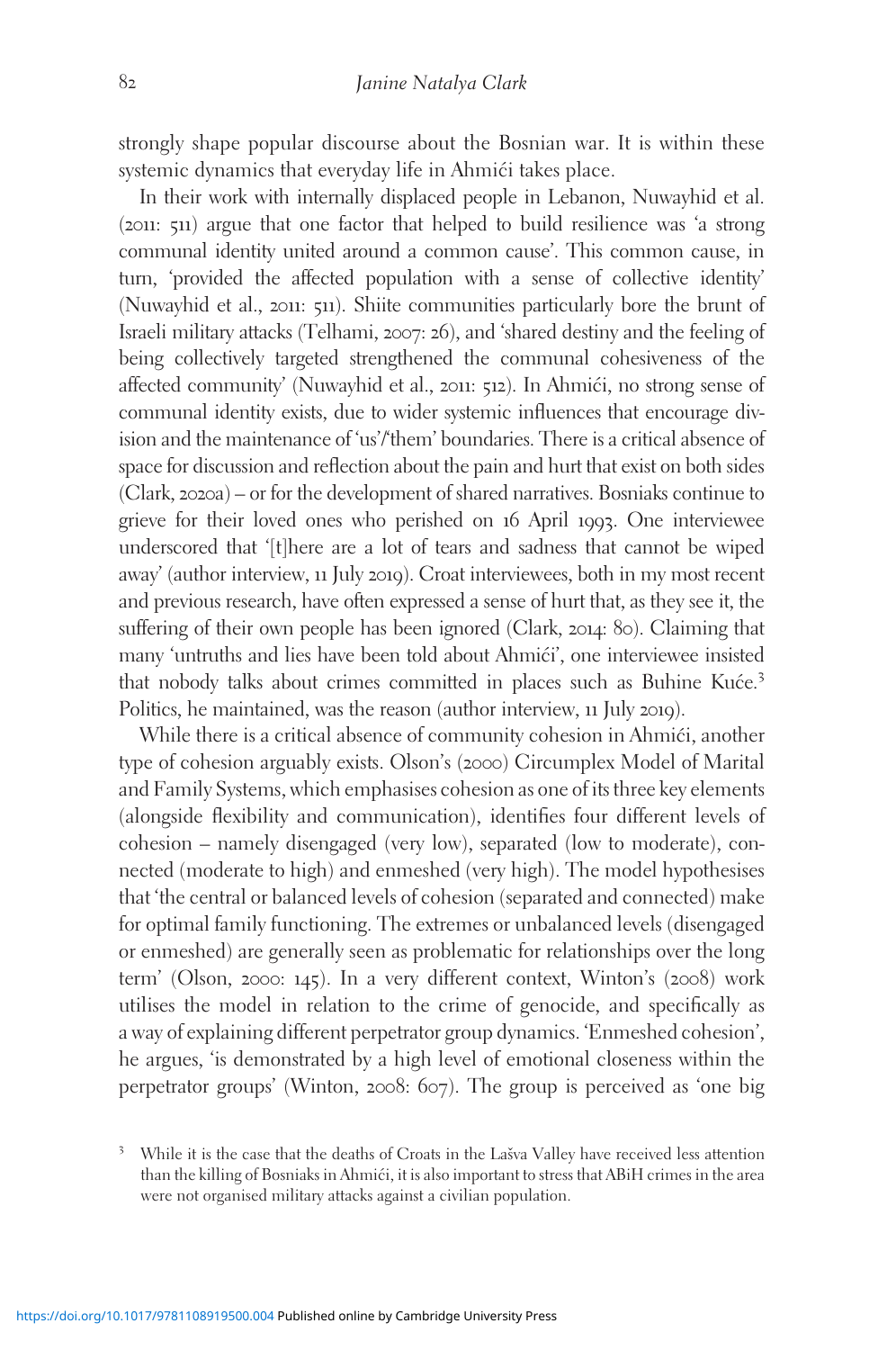family', and high levels of loyalty are demanded. Deviations in this regard are punished. In contrast, emotional distance, low levels of loyalty and high levels of group member independence are characteristic of disengaged cohesion (Winton, 2008: 607). The concept of enmeshed cohesion is particularly pertinent to Ahmići and illustrates – at least in part – the feasibility of applying Olson's model to communities and societies as a whole.

In Ahmići, there are high levels of ethnic-based enmeshed cohesion in the sense of loyalty to a particular narrative, especially on the Croat side. In the hours after the massacre, the head of the British battalion within the United Nations Protection Force (UNPROFOR) in BiH, Colonel Bob Stewart, walked through charred shells of people's former homes. Coming across three HVO soldiers in a vehicle, he asked them who was responsible for the massacre. All of them denied any knowledge or involvement (SENSE Centre, 2019). This denial has persisted. Local Croats, for example, commonly distance themselves from the events of 16 April 1993. One interviewee repeatedly insisted that he would never have returned to Ahmići if he had known what was going to happen (author interview, 16 July 2019). Another interviewee had been in the HVO but maintained that, at the time of the attack, he was not in Ahmići and did not know what was happening (author interview, 11 July 2019). Some locals blame 'outsiders' or a few rogue elements (Clark, <sup>2012</sup>: <sup>245</sup>).<sup>4</sup> Furthermore, they often deflect attention from what happened in Ahmići by highlighting Croat suffering, in the same way that the conspicuous memorial cross, erected in the grounds of the local Catholic Church, only acknowledges Croat deaths in what it refers to as the 363-day Muslim siege of Vitez.

In April 2010, Ivo Josipović was the first Croatian President to visit Ahmići and he received a warm welcome. According to the then head of the Organisation of 16 April, the visit was 'first and foremost an expression of good will' that he believed would 'contribute to establishing true neighbourly relations in Ahmići' (Radio Sarajevo, 2010). The foundations for such relations, however, are necessarily highly unstable when they are linked to broader systems that contribute to fostering denial and the glorification of war criminals. In 2014, for example, the convicted war criminal Dario Kordic´ (discussed in the next section) landed at Zagreb airport following his release from prison. Bishop Vlado Košić was waiting to welcome him. Taking his hand, the Bishop declared that Kordić's patriotism should be a model to other Croats (Belak-Krile, 2019). Kordić's

<sup>&</sup>lt;sup>4</sup> In the Blaškić trial at the ICTY, the Trial Chamber noted that 'the idea that these crimes could have been committed by uncontrolled elements is impossible to reconcile with the scale and uniformity of the crimes committed on 16 April in the municipality of Vitez' (Prosecutor v. Blaškić, 2000: para. 467).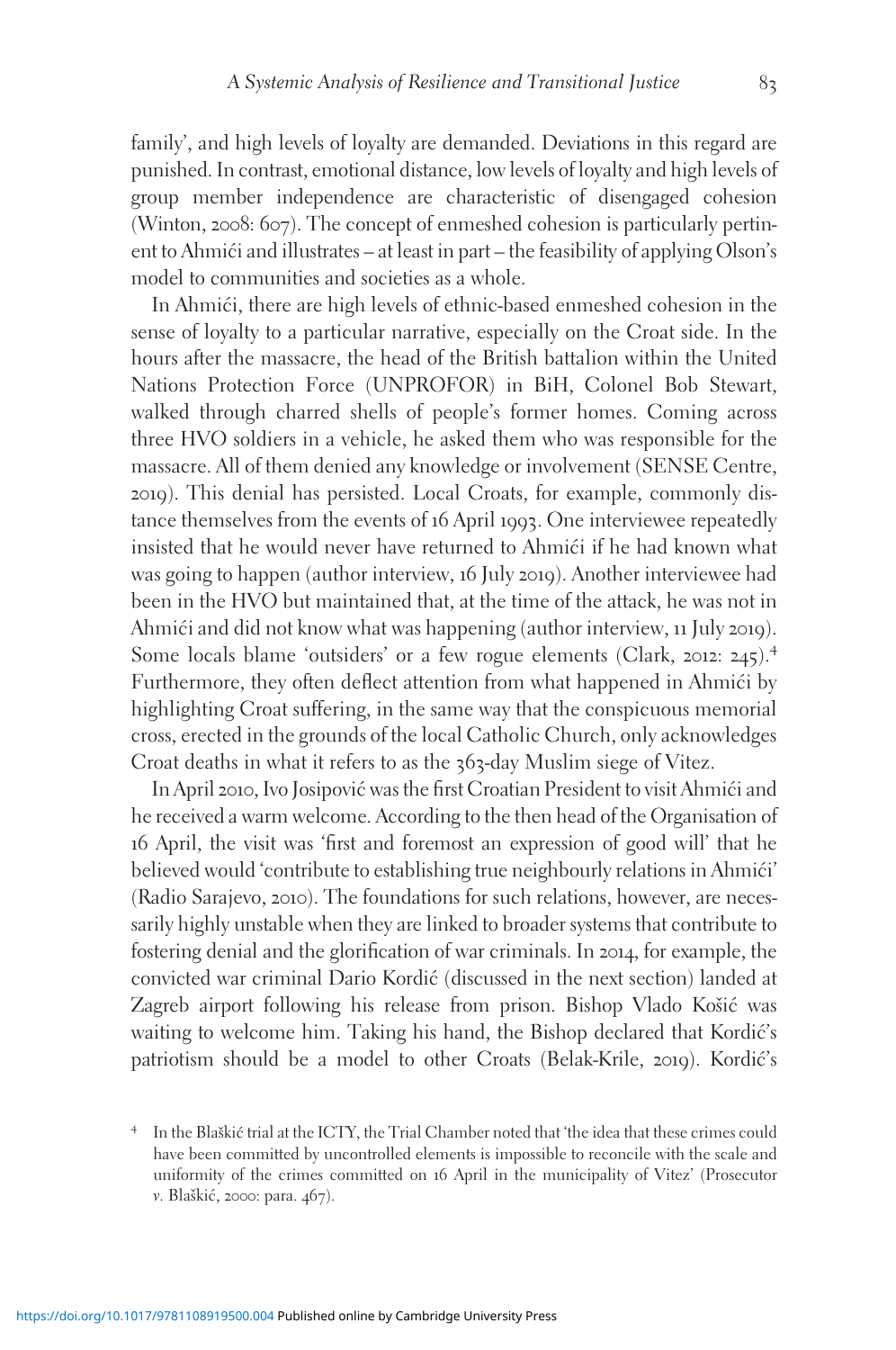support from within the Catholic Church in Croatia – which often intervenes in politics (Vladisavljevic´, 2019) – has also provided him with several opportunities to speak in public. In April 2019, at the invitation of the Croatian priest Damir Stojić, Kordić delivered a lecture at a student dorm in Zagreb and spoke about how he had found God during his time in prison (Dnevnik, 2019).<sup>5</sup> He has not spoken publicly about what happened in Ahmići or expressed any remorse.<sup>6</sup>

If indicators of enmeshed cohesion include 'loyalty to the perpetrator group' and 'fear of negative sanctions for dissenting from the perpetrator view' (Winton and Unlu, 2008: 49), these indicators are present in Ahmic $i$  – among both Croats and Bosniaks. During my most recent and my previous research in the village, Croats always refrained from denouncing convicted war criminals (this will be discussed more in the next section), and, in some cases, they directly or indirectly expressed support for them. At the same time, however, there is little space or incentive for Bosniaks to dissent from a powerful metanarrative – exemplified by the persistent instrumentalisation of the 1995 Srebrenica genocide (Nielsen, 2013: 30) – that underlines Bosniak suffering and victimhood, and to acknowledge ABiH crimes against Croats in places such as Buhine Kuće and Križančevo Selo.<sup>7</sup> To cite Orentlicher (2018: 283), 'many Bosnians [regardless of ethnicity] feel strong community pressure not to condemn atrocities committed by their own ethnic group'.

The education system has further contributed to fostering enmeshed cohesion. Laketa (2019: 175) notes that '[s]egregated educational landscapes work forcefully to entrench fixed notions of identity so that any deviation from the norm becomes highly visible'. In BiH, the most striking example of segregation within the education system (or, more accurately, systems) is 'two schools under one roof', whereby young people from different ethnicities attend the same school in different shifts or use different parts of the building. There are fifty-six schools operating as 'two schools under one roof' in three particular cantons within the BiH Federation (OSCE, 2018: 6). Central Bosnia Canton, which encompasses Ahmići, has the largest number of divided schools (Piersma, 2019:

- $^5$  A group of young activists briefly interrupted the lecture, calling Kordić a war criminal.  $^6$  During his appeal process at the ICTY, however, the Appeals Chamber noted that 'Kordić agrees that the killings in Ahmic´i on 16 April 1993 were "clearly crimes" and amounted to a massacre' (Prosecutor v. Kordić and Čerkez, 2004: para. 472).
- <sup>7</sup> In February 2019, the State Court of BiH confirmed an indictment against eight former members of the ABiH in connection with events in Križančevo Selo in December 1993. Seven defendants have been charged with the criminal offence of War Crimes against Prisoners of War. The eighth defendant, Ibrahim Purić (the former commander of the 325th Mountain Brigade of the ABiH), is charged with War Crimes against Civilians. According to the indictment, at least twelve HVO soldiers were killed (after they had surrendered) in Križančevo Selo, as well as two civilians (State Court of BiH, 2019).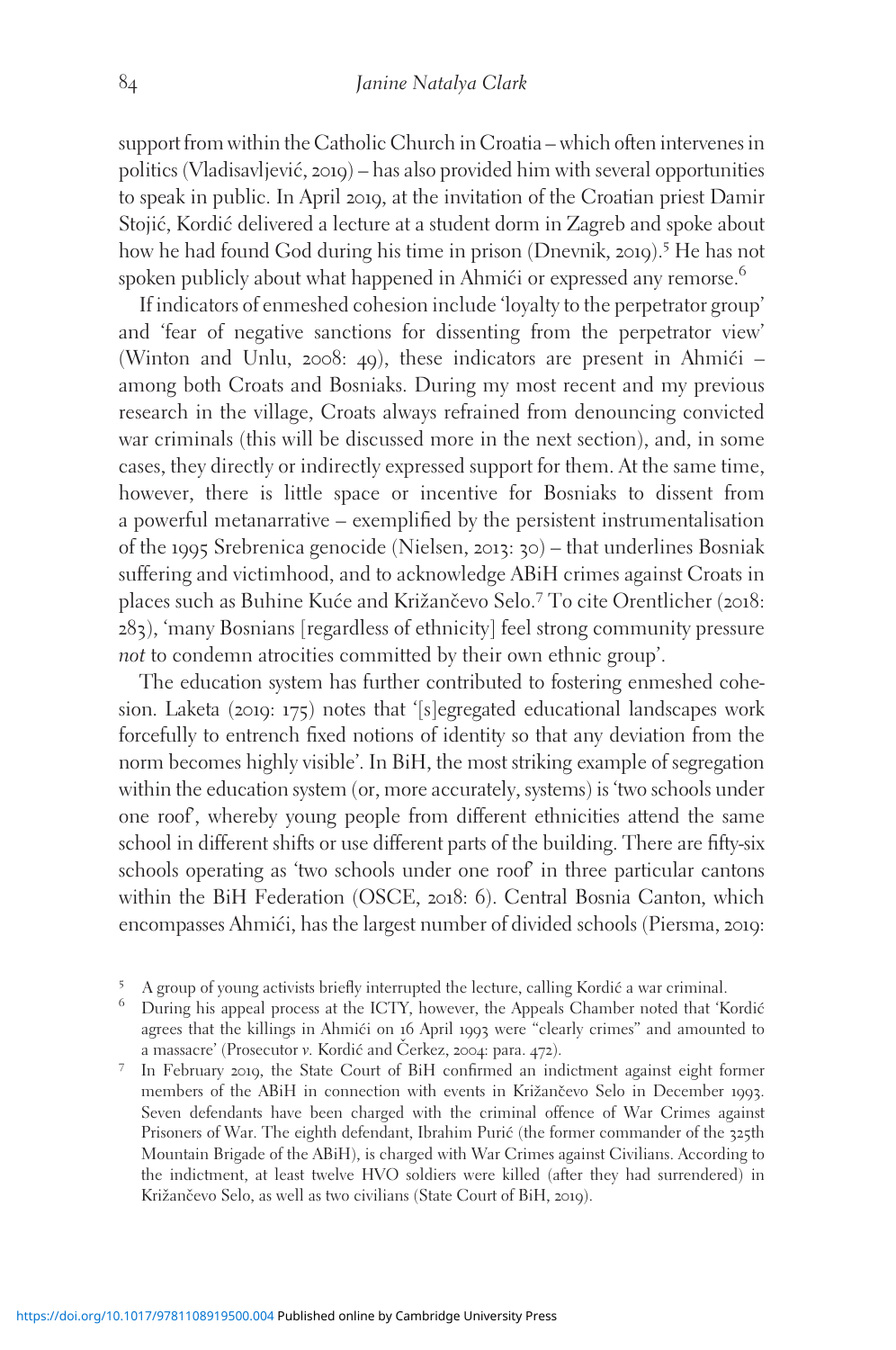941).<sup>8</sup> In a 2018 report, the OSCE (2018: 4) stressed that what is common to all of these divided schools 'is that they segregate children, and through this segregation teach them that there are inherent differences between them'. In this way, divided schools not only impede reconciliation and long-term stability (Swimelar, 2013: 172). They also undermine resilience, and in particular the 'community capacity' that might be used to 'solve collective problems and improve or maintain the well-being of a given community' (Chaskin, 2008: 70).

In short, Ahmići is not a resilient community that has positively adapted to the shocks and stressors that occurred during the Bosnian war. Rather, it can be more accurately described as an ethnically based enmeshed community that responds to, and is constrained by, broader systemic influences. These influences have also reflected heavily on transitional justice work – and on the fact that it has had little impact on resilience.

### TRANSITIONAL JUSTICE, THE ICTY AND RESILIENCE

In May 1993, as the war in BiH continued to rage, the UN Security Council used its Chapter VII powers (dealing with threats to international peace and security) to establish the ICTY, the first international war crimes tribunal since the post-World War II Nuremberg and Tokyo Tribunals. During the Tribunal's early years, several defendants stood trial for the crimes committed in Ahmići in April 1993. Two of the most important were Tihomir Blaškić and the aforementioned Dario Kordic´, and their cases continue to provoke the most discussion in Ahmići today.

Blaškić was the HVO commander in Central Bosnia. A Trial Chamber of the ICTY assessed that he had ordered the attacks that gave rise to the crimes committed in Ahmići and other villages in the Lašva Valley (Prosecutor  $v.$  Blaškić, 2000: para. 437). It further found that '[i]n any event, it is clear that he never took any reasonable measure to prevent the crimes being committed or to punish those responsible for them' (Prosecutor v. Blaškić, 2000: para. 495). On the basis of Blaškić's individual criminal responsibility and superior criminal responsibility (reflecting his position as a commander), the Trial Chamber convicted him of crimes against humanity, violations of the laws or customs of war and grave breaches of the Geneva Conventions. It imposed a forty-five-year custodial sentence. The Appeals Chamber, however, admitted additional evidence and opined that the Trial Chamber had made a number of errors, including with respect to the constituent elements of command responsibility

<sup>8</sup> According to the OSCE (2018: <sup>32</sup>), thirty-six schools (twenty central schools and sixteen branch schools) in eighteen locations in Central Bosnia Canton are divided.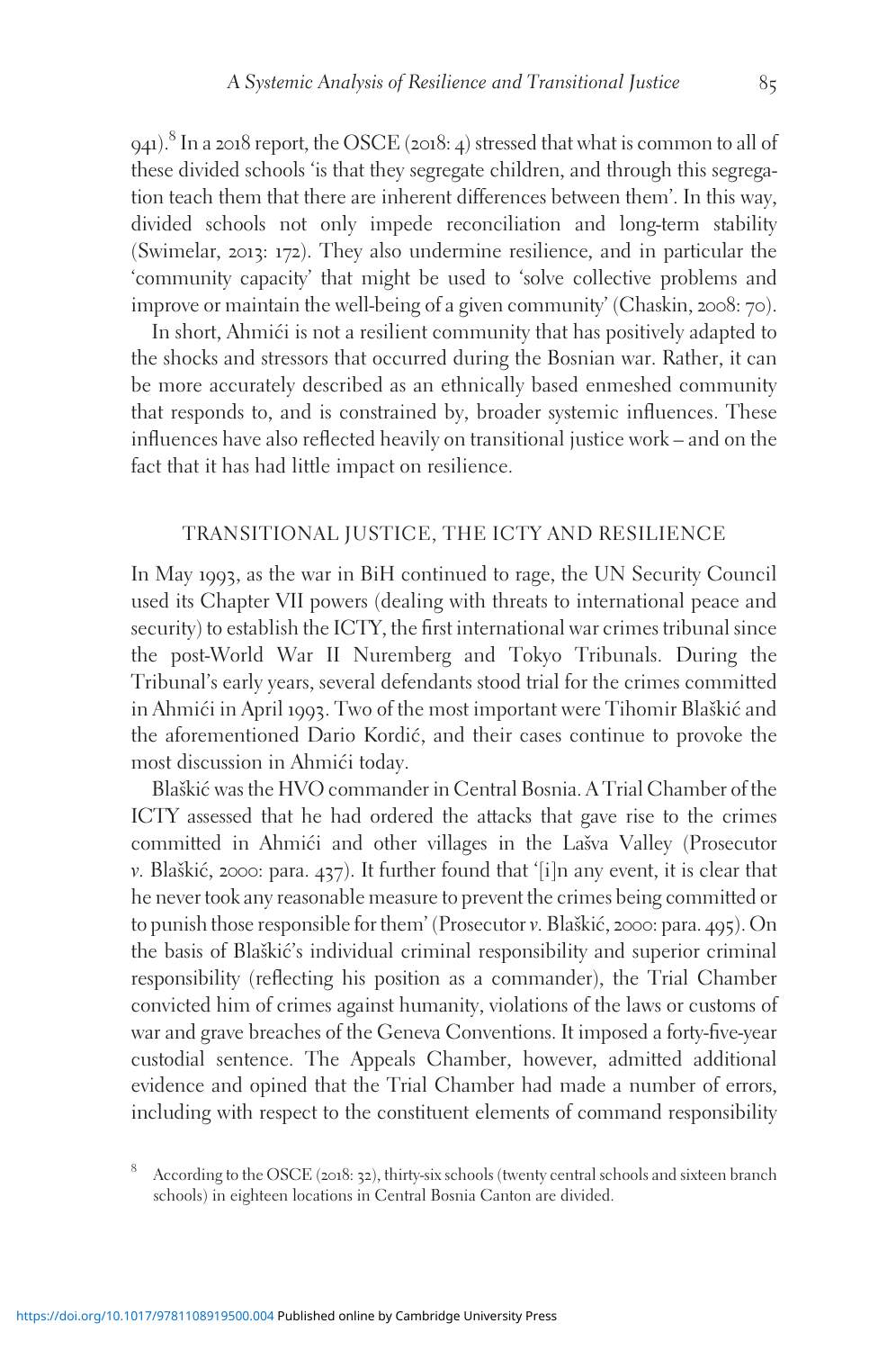(see, e.g., Prosecutor v. Blaškić, 2004: paras.  $372-422$ ). It accordingly reversed several of Blaškić's convictions and reduced his sentence to nine years' imprisonment. Just four days later, he was granted early release.

Kordić was the former president of the Croatian Democratic Union (HDZ) in BiH. In 2011, the ICTY convicted him of crimes against humanity, violations of the laws or customs of war and grave breaches of the Geneva Conventions and sentenced him to twenty-five years' imprisonment (upheld on appeal). The Appeals Chamber found that 'a reasonable trier of fact could have concluded beyond reasonable doubt that Kordić, as the responsible regional politician, planned, instigated and ordered the crimes which occurred in Ahmići on 16 April 1993' (Prosecutor v. Kordić and Cerkez, 2004: para. 700). In 2014, he was granted early release.

The cumulative effect of the trials that took place at the ICTY was to further entrench ethnic divisions in Ahmići (Clark, 2014: 63–63, 79–80), thereby undermining the function of both the community and systems of justice as potential resilience resources. The fundamental issue is that, for both Bosniaks and Croats alike, justice was not done. For many Bosniaks, the fault lies not only with the Tribunal itself (common complaints are that its sentences were too lenient) but also with their Croat neighbours. One interviewee reflected: 'The trials did not have any positive influence. For Croats, Kordic´ is a hero. He and Blaškić are viewed as national heroes.<sup>9</sup> So how is this useful or just?' (author interview, 8 July 2019). Another interviewee stressed that, while she is glad that at least some perpetrators have been held to account, it greatly bothered her when Croats celebrated the release of people like Kordic´ (author interview, 16 July 2019).

For Croat interviewees, however, the very fact that Blaškić and Kordić stood trial was itself an injustice. One interviewee lambasted the ICTY as 'a disastrous court that prosecutes innocent people'. While emphasising that he was not defending people like Kordić and Blaškić, he maintained that the Croats were completely surrounded in the Lašva Valley and that the ABiH made a huge mistake by not leaving a way out for them (author interview, 16 July 2019).<sup>10</sup> Another interviewee insisted that people like the Kupreškićs and Drago

served most of his sentence, but did not include the victims of crimes' (ICTY, 2004).<br><sup>10</sup> The ICTY Appeals Chamber found that there was a military justification for Blaškić to order the attack on Ahmići (Prosecutor v. Blaškić, 2004: para. 333). However, it also emphasised that 'in the context of this armed conflict which had been in the making for some time, involving both sides, the issue as to which side initiated the conflict is irrelevant for the purposes of determining the nature of its actions during the conflict. What concerns the International

<sup>&</sup>lt;sup>9</sup> The ICTY's Outreach Office, for example, noted that 'After the release of Tihomir Blaškić, one could hear a cacophony of celebratory voices in Croatia and areas of Bosnia largely populated by Bosnian Croats. These voices included much praise for Blaškić, a convicted war criminal who has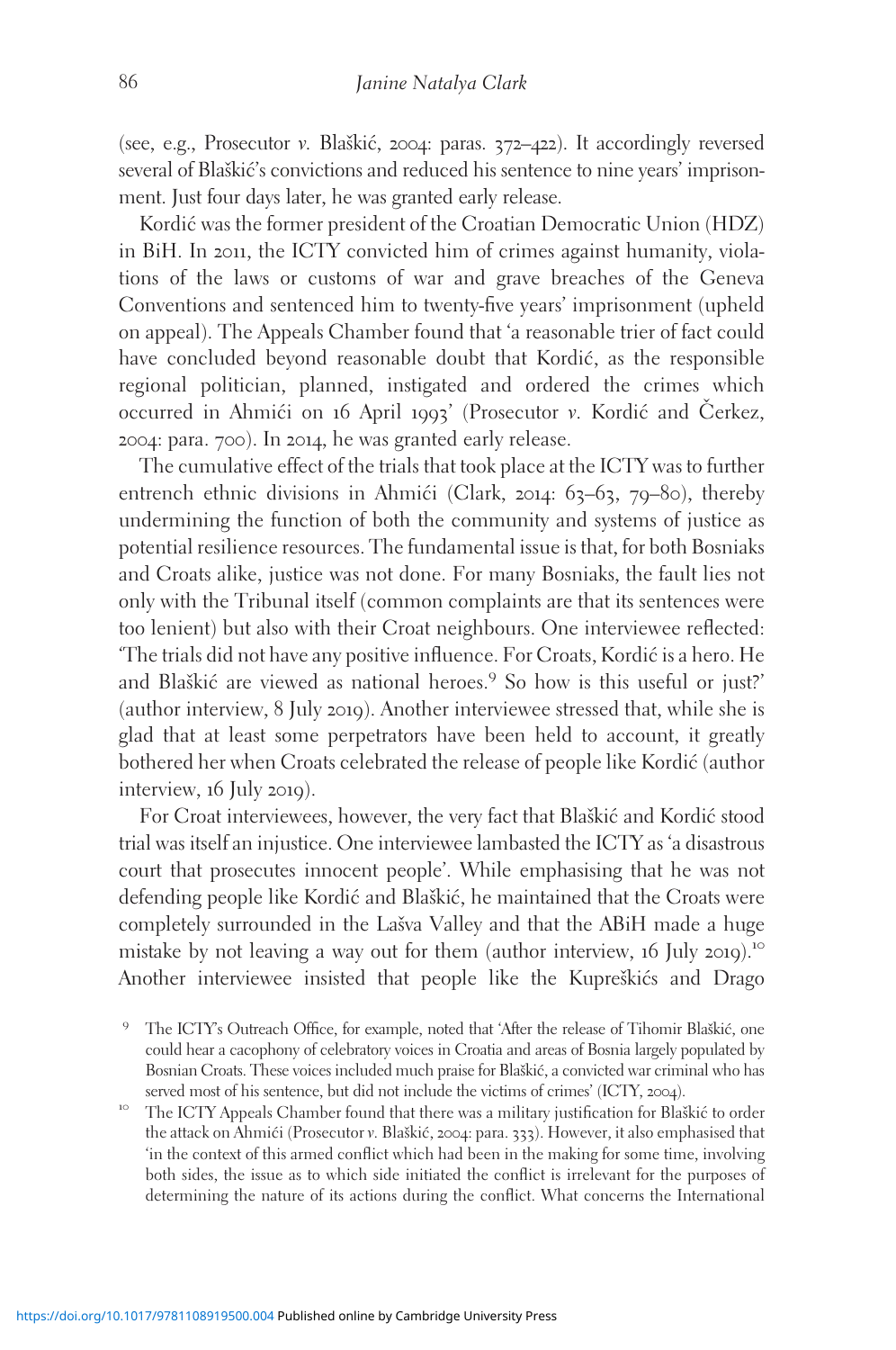Josipović<sup>11</sup> have no idea what happened in Ahmići and should have never gone on trial. Questioning why 'the real perpetrators' have not been prosecuted, although he failed to elaborate on who these individuals are, he stressed that many lives had been destroyed due to false testimony and lies (author interview, 11 July 2019). In a similar vein, a third interviewee opined that 'Unfortunately, many war criminals and commanders are free, and innocent people ... were found guilty'. She further argued that: 'Mothers, spouses, children did not get the truth from the Hague Tribunal. Justice did not win' (email correspondence with the author, 24 July 2019).

These examples underscore the fact that the Tribunal's work did not contribute to resilience in Ahmići, at any level. Yet, it is also important to stress that resilience was never part of the Tribunal's mandate, and this highlights a broader point. Transitional justice can potentially affect resilience, positively or negatively, in myriad ways (Wiebelhaus-Brahm, 2017). As one illustration, 'proponents claim transitional justice processes can promote such outcomes as reconciliation, trust, and the rule of law, which development practitioners associate with more resilient societies' (Wiebelhaus-Brahm, 2017: 142). It is striking, therefore, that the concept of resilience remains heavily neglected within the ever-growing field of transitional justice, including within the extensive body of scholarship that exists on the ICTY's work. Several authors have explored whether the Tribunal's work aided reconciliation (see, e.g., Clark, 2014; Hodžić, 2011; Meernik and Guerrero, 2014) – but not resilience. This section emphasises resilience as a new lens that brings an important systemic dimension to discussions about the Tribunal's impact and legacy – and about transitional justice more broadly.

According to the ICTY (n.d.), for example, one of its achievements was that it 'established beyond a reasonable doubt crucial facts related to crimes committed in the former Yugoslavia'. This is a deeply myopic assertion that overlooks critical systemic factors that have hindered and obstructed social acceptance of those facts. It would be equally myopic, however, to simply criticise the ICTY in this regard. Its claim exposes a more intrinsic and larger

Tribunal is whether crimes were committed during the conflict and by whom' (Prosecutor v. Blaškić, 2004: para. 427).<br>In 2000, a Trial Chamber of the ICTY sentenced Vlatko Kupreškić and his two cousins,

brothers Mirjan and Zoran Kupreškić, to prison terms of six, eight and ten years respectively for crimes against humanity in Ahmici. All three men were members of the HVO in Central Bosnia. A year later, the Appeals Chamber overturned these convictions, finding that a miscarriage of justice had occurred (Prosecutor v. Kupreškić et al., 2001: para. 245; see also para.  $304$ ). Josipović was also a member of the HVO in Central Bosnia. In the same trial, he was convicted of crimes against humanity and sentenced to fifteen years' imprisonment. On appeal, his sentence was reduced to twelve years, to reflect errors made by the Trial Chamber (Prosecutor v. Kupreškić et al., 2001: para. 361). He was granted early release in January 2006.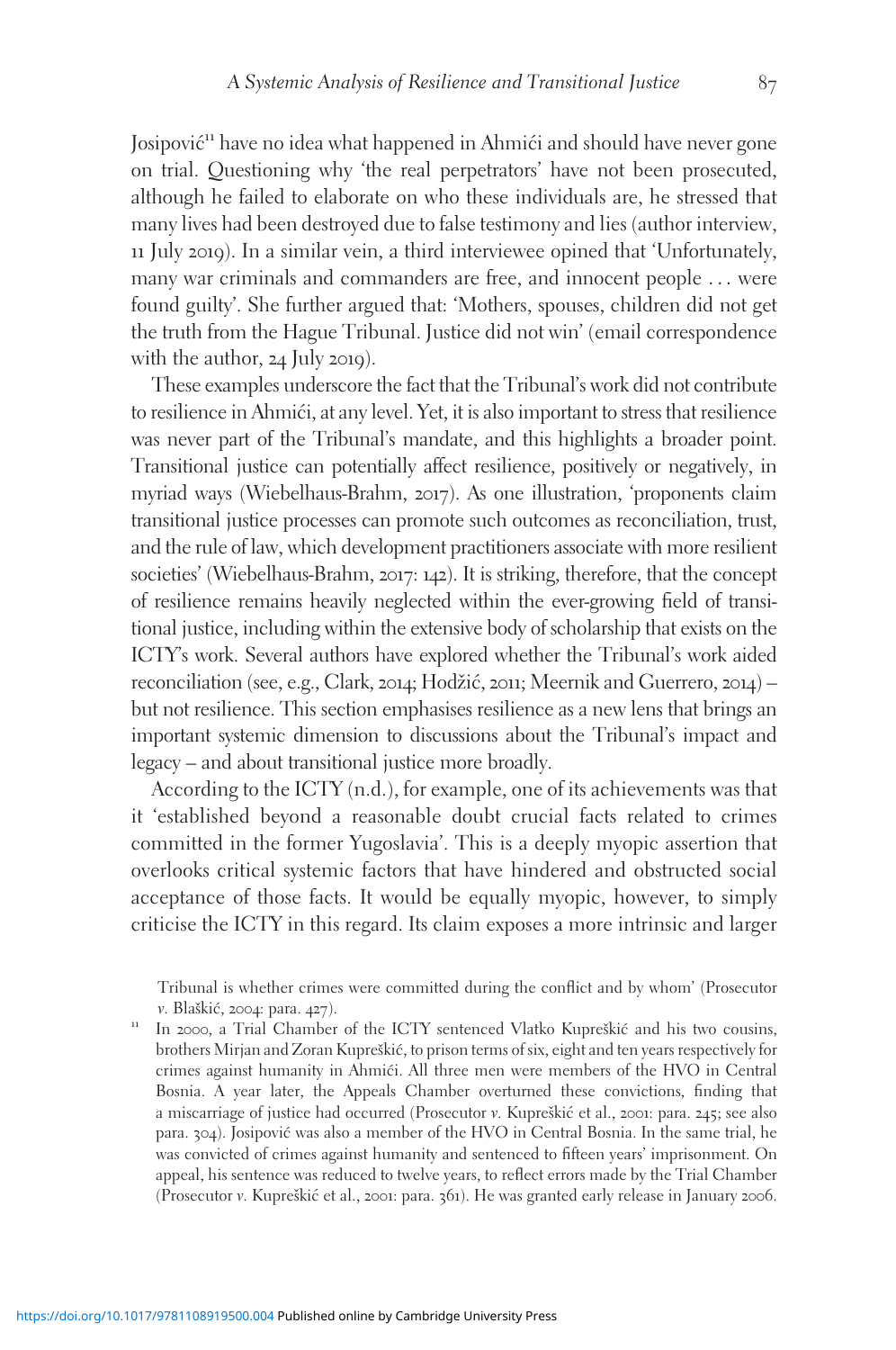issue with transitional justice itself, as both a theory and a practice. Transitional justice processes are quintessentially about 'dealing with the legacy' of past human rights violations, with the aim, inter alia, of delivering justice, establishing the truth and fostering reconciliation (United Nations, 2010: 2). Yet, their primary focus on individuals – and specifically on victims and perpetrators – means that they often neglect the wider social ecologies that critically contribute to shaping the legacies of mass human rights abuses. This chapter has demonstrated that one of the legacies of the massacre in Ahmići is a broken and disjointed community.

The essential point is that, in order to understand this legacy, it is not sufficient only to focus on the crime itself or on the ICTY's shortcomings. It is also imperative to take account of broader systemic factors, as explored in the previous section, that have influenced how people in Ahmići have dealt with the past – and how they responded to the ICTY's work. Ultimately, what is needed is a social-ecological reframing of transitional justice that better reflects the realities of complex individual – environment interactions (Clark, 2020b). Such a reframing, in turn, has important implications for developing adaptive peacebuilding.

### SOCIAL-ECOLOGICAL TRANSITIONAL JUSTICE AND ADAPTIVE PEACEBUILDING

Various scholars have written about the relationship between transitional justice and peacebuilding. Baker and Obradovic-Wochnik (2016: 282), for example, note that '[t]he idea that one will lead to the other is often the underlying logic of external intervention, even though it is not always clear how the two practices ought to shape each other'. In her work on the Democratic Republic of Congo, Arnould (2016: 323) finds that 'actors attach very different meanings and goals to transitional justice that are deeply embedded in broader peacebuilding goals', thus underscoring how 'deeply intertwined' the two concepts are in practice. Pointing to the importance of strengthening the relationship between the two concepts, Muvingi (2016: 20) has emphasised the need 'to reconfigure TJ [transitional justice] as processes of inclusion that facilitate and support societies affected by violence to address the legacies of the violence and chart pathways for more just and peaceable futures'.

Both in theory and in practice, liberalism – and more specifically the idea of 'liberal peace' – has frequently shaped discussions about peacebuilding and peacebuilding agendas (see, e.g., Joshi et al., 2014). de Coning (2018: 305), however, has pointed to a 'pragmatic turn in peacebuilding' at the UN level,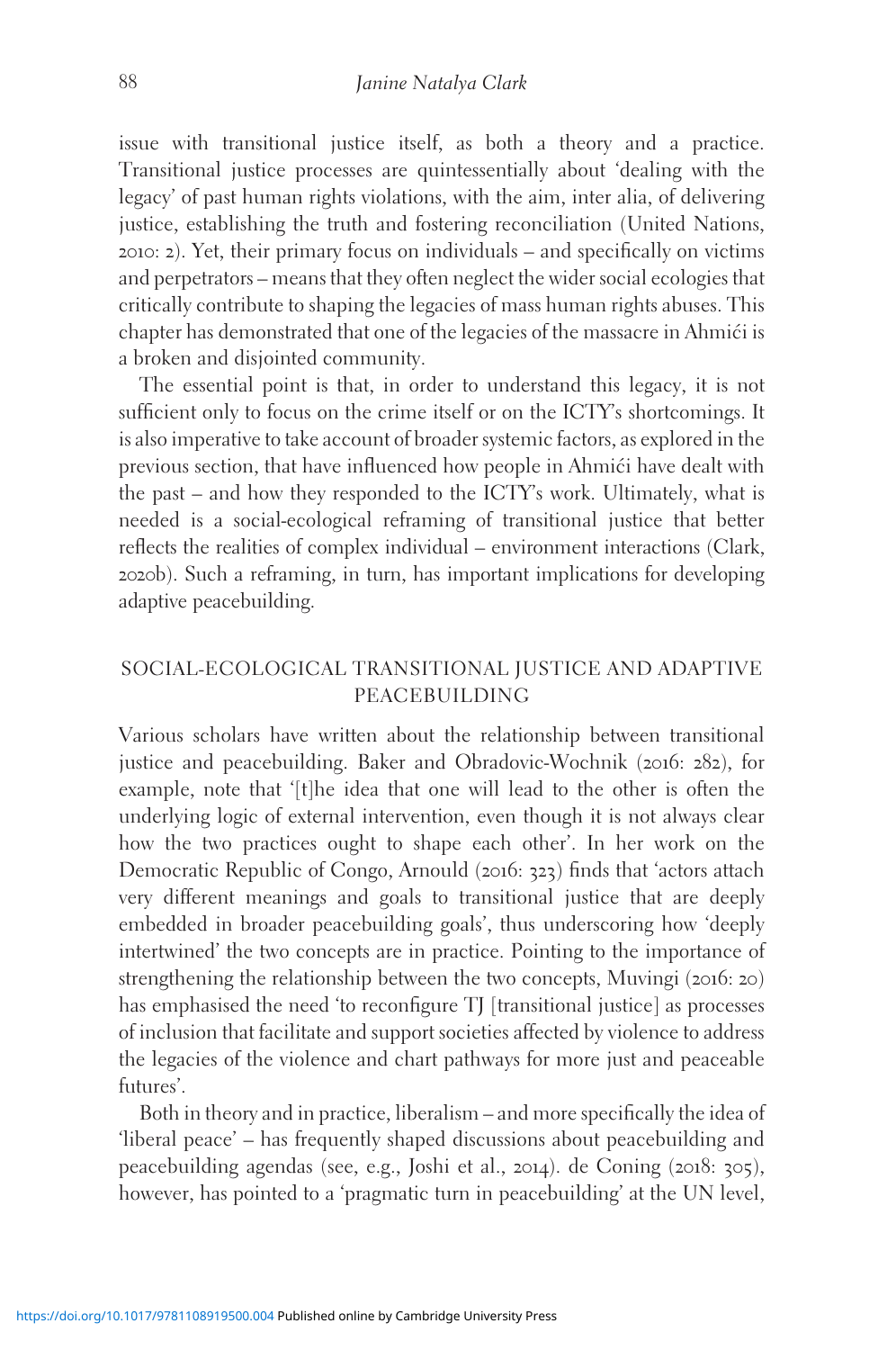marked by a shift away from liberal peace and a new focus on 'identifying and supporting the political and social capacities that sustain peace'. His 'adaptive peacebuilding' (de Coning, 2018: 305) seeks to operationalise this new emphasis. It also provides a framework for rethinking the relationship between transitional justice and peacebuilding in a way that promotes resilience (see also Chapter 11).

Of critical importance in this regard is adaptive peacebuilding's systemic approach, informed by complexity theory and its emphasis on the interactions and dynamics between complex and multi-layered systems (see, e.g., Norberg and Cumming, 2008). de Coning (2018: 305) underlines that '[i]nsights from complexity theory about influencing the behaviour of complex systems, and how such systems respond to pressure, should thus be very instructive for peacebuilding'. An approach to peacebuilding that highlights complex systems is similarly instructive for transitional justice, and more specifically for the development of new social-ecological ways of operationalising transitional justice.

McAuliffe (2017: 250) argues that '[t]he vigorously contested process of expanding the interdisciplinary spaces within transitional justice (and hence its ultimate goals) has taken precedence over study of actual post-conflict ecologies'. Foregrounding these ecologies, and the intersecting systems which form part of them, is essential for developing more sustainable ways of doing transitional justice that extend beyond dealing with the past to building more resilient systems and societies. In other words, the relationship between adaptive peacebuilding and transitional justice is symbiotic. The systemic approach that characterises adaptive peacebuilding is highly relevant for developing new social-ecological ways of doing transitional justice. Equally, the need to think 'innovatively and creatively' about transitional justice (International Center for Transitional Justice, n.d.) can contribute to actualising adaptive peacebuilding in practice.

In Ahmići, intersecting systems critically limited the on-the-ground impact of the ICTY's work. A social-ecological reframing of transitional justice requires giving far greater attention to these broader systems, yet it is not about simply 'correcting' them through administrative reforms or lustration measures. Most importantly, it is about helping to foster resilient systems that can effectively and positively adapt to adversity. In this regard, de Coning (2018: 314–315) notes: 'Adaptive peacebuilding recognises that conflict is a normal and necessary element of change. Its focus is on supporting the ability of communities to cope with and manage this process of change in such a way that they can avoid violent conflict'. Part of operationalising the synergy between adaptive peacebuilding and transitional justice, therefore, is to explore ways of fostering resilience within often-overlooked community-level systems.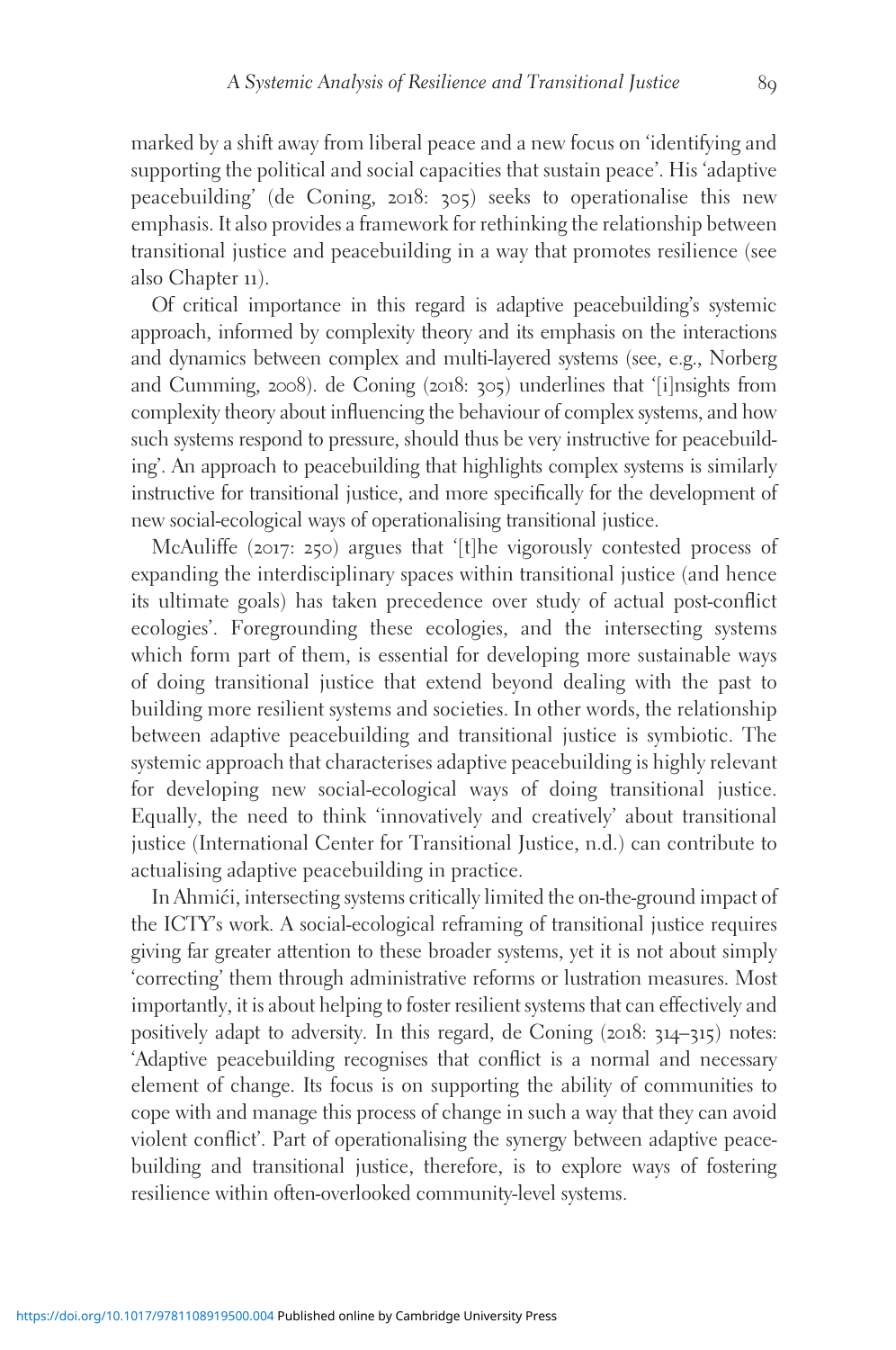In my previous work, I have emphasised the need for transitional justice processes to promote and harness fundamental connectivities between people, including common emotions, feelings and shared values (see, e.g., Clark, 2020a, 2020c). In Cambodia, for example, Phka Sla is an innovative and creative form of transitional justice that tells the stories of victims through the medium of dance. The power of movement, and its cultural resonance within Cambodia's classical dance tradition, creates emotional connectivity and understanding in a way that words alone may not. Commenting on this, Shapiro-Phim (2020: 212) notes that 'experiences that had in some instances triggered shame and whose suppression had kept people feeling isolated, now generate empathy and a sense of dignity and connection, along with contributions to the historical record'. In other words, a social-ecological reframing of transitional justice is partly about exploring and raising awareness of the core systems that connect people, and thus of strengthening local capacity to advocate for and exert pressure for broader systemic change as part of adaptive peacebuilding.

#### CONCLUSION

 $\check{Z}$ arkov discusses the British television drama Warriors (1999), which focuses on events in Ahmici and on a British battalion based in Central Bosnia. Warriors, she argues, 'creates two ontological worlds: one for the male, Serb/ Croat military Other who is totally dehumanized, and with whom no similarity is allowed; another for the UK soldiers and their families whose very humanity and ethics stand in the way of understanding or relating to the former' (Zarkov, 2014: 190). War events in Ahmići and their filtering through, and instrumentalisation by, different interconnected systems have contributed to essentially creating two worlds in the sense that Bosniaks and Croats remain deeply divided about those events. The absence of any common narratives, in turn, has contributed to undermining the community's resilience as a whole.

While the ICTY's trials had little positive impact in this regard, this chapter has reflected on how a social-ecological remodelling of transitional justice – as part of developing adaptive peacebuilding – might target the systems (including political and education systems, attitudes and value systems) that both hinder and potentially facilitate resilience. de Coning (2020) emphasises that 'complex systems cope with challenges posed by changes in their environment by co-evolving together with their environment in a never-ending process of adaptation'. A major challenge is for transitional justice and adaptive peacebuilding to evolve together to promote positive adaptation in systems that are seemingly resilient to change.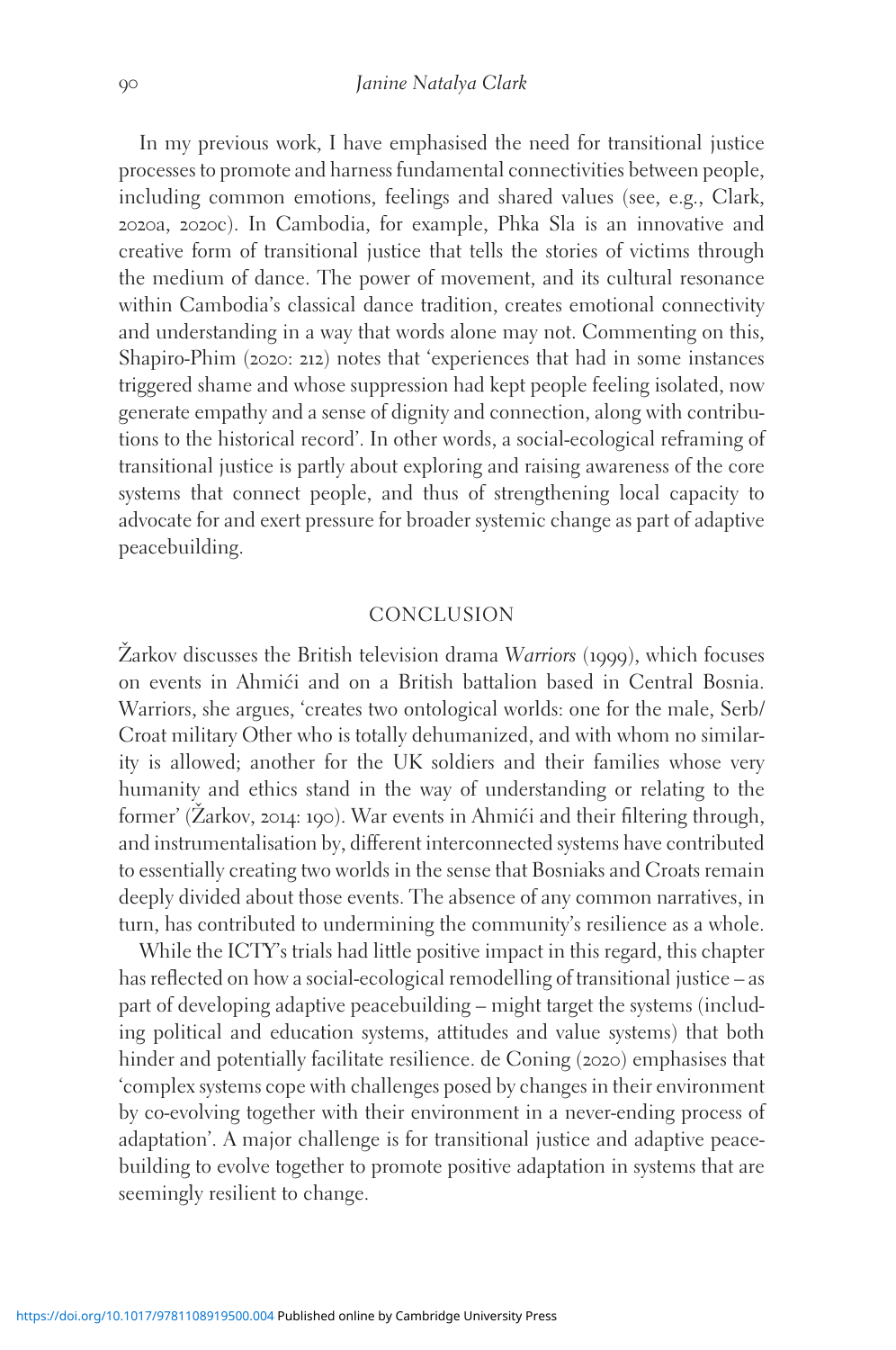#### REFERENCES

- Abramušić, V. (2016). U Vitezu smanjen broj stanovnika za 7,2 posto. [www.vecernji.ba/v](http://www.vecernji.ba/vijesti/u-vitezu-smanjen-broj-stanovnika-za-72-posto-1100284) [ijesti/u-vitezu-smanjen-broj-stanovnika-za-](http://www.vecernji.ba/vijesti/u-vitezu-smanjen-broj-stanovnika-za-72-posto-1100284)72-posto-1100284 (accessed 22 January 2020).
- Anadolija (2019). U Sarajevu održana konferencija o ratnim zločinama u Ahmićima. [https://radiosarajevo.ba/vijesti/bosna-i-hercegovina/u-sarajevu-odrzana-konferencija](https://radiosarajevo.ba/vijesti/bosna-i-hercegovina/u-sarajevu-odrzana-konferencija-o-ratnim-zlocinima-u-ahmicima/333548) [-o-ratnim-zlocinima-u-ahmicima/](https://radiosarajevo.ba/vijesti/bosna-i-hercegovina/u-sarajevu-odrzana-konferencija-o-ratnim-zlocinima-u-ahmicima/333548)333548 (accessed 21 February 2020).
- Arnould, V. (2016). Transitional justice in peacebuilding: Dynamics of contestation in the DRC. Journal of Intervention and Statebuilding,  $10(3)$ ,  $321-338$ .
- Baker, C. and Obradovic-Wochnik, J. (2016). Mapping the nexus of transitional justice and peacebuilding. Journal of Intervention and Statebuilding,  $10(3)$ ,  $281-301$ .
- Belak-Krile, A. (2019). Ovo je Dario Kordić: Osuđen je zbog masakra u Ahmićima u kojem je ubijeno 116 civila, najmlađa žrtva imala je samo tri mjeseca; Za zločin se nikada nije ispričao, niti pokazao pokajanje. [https://slobodnadalmacija.hr/vijesti/hr](https://slobodnadalmacija.hr/vijesti/hrvatska/ovo-je-dario-kordic-osuden-je-zbog-masakra-u-ahmicima-u-kojem-je-ubijeno-116-civila-najmlada-zrtva-imala-je-samo-tri-mjeseca-za-zlocin-se-nikada-nije-ispricao-niti-pokazao-pokajanje-597090) [vatska/ovo-je-dario-kordic-osuden-je-zbog-masakra-u-ahmicima-u-kojem-je-ubijeno-](https://slobodnadalmacija.hr/vijesti/hrvatska/ovo-je-dario-kordic-osuden-je-zbog-masakra-u-ahmicima-u-kojem-je-ubijeno-116-civila-najmlada-zrtva-imala-je-samo-tri-mjeseca-za-zlocin-se-nikada-nije-ispricao-niti-pokazao-pokajanje-597090)116[-civila-najmlada-zrtva-imala-je-samo-tri-mjeseca-za-zlocin-se-nikada-nije-ispri](https://slobodnadalmacija.hr/vijesti/hrvatska/ovo-je-dario-kordic-osuden-je-zbog-masakra-u-ahmicima-u-kojem-je-ubijeno-116-civila-najmlada-zrtva-imala-je-samo-tri-mjeseca-za-zlocin-se-nikada-nije-ispricao-niti-pokazao-pokajanje-597090) [cao-niti-pokazao-pokajanje-](https://slobodnadalmacija.hr/vijesti/hrvatska/ovo-je-dario-kordic-osuden-je-zbog-masakra-u-ahmicima-u-kojem-je-ubijeno-116-civila-najmlada-zrtva-imala-je-samo-tri-mjeseca-za-zlocin-se-nikada-nije-ispricao-niti-pokazao-pokajanje-597090)597090 (accessed 2 February 2020).
- Berkes, F. and Ross, H. (2013). Community resilience: Toward an integrated approach. Society and Natural Resources: An International Journal, 26(1), 5–20.
- Bose, S. (2005). The Bosnian state a decade after Dayton. International Peacekeeping, 12  $(3), 322 - 335.$
- Chaskin, R. J. (2008). Resilience, community and resilient communities: Conditioning contexts and collective action. Child Care in Practice,  $14(1)$ , 65-74.
- Clark, J. N. (2012). Reflections on trust and reconciliation: A case study of a central Bosnian village. International Journal of Human Rights, 16(2), 239–256.
- Clark, J. N. (2014). International Trials and Reconciliation: Assessing the Impact of the International Criminal Tribunal for the Former Yugoslavia. Abingdon: Routledge.
- Clark, J. N. (2019). 'Leaky' bodies, connectivity and embodied transitional justice. International Journal of Transitional Justice, 13(2), 268–289.
- Clark, J. N. (2020a). Emotional legacies, transitional justice and alethic truth: A novel basis for exploring reconciliation. Journal of International Criminal Justice, 18(1), 141–165.
- Clark, J. N. (2020b). The COVID-19 pandemic and ecological connectivity: Implications for international criminal law and transitional justice. Journal of International Criminal Justice, [https://doi.org/](https://doi.org/10.1093/jicj/mqaa057)10.1093/jicj/mqaa057
- Clark, J. N. (2020c). The ICTY, truth and reconciliation: A meta reconceptualization. In C. Stahn, C. Agius, S. Brammertz and C. Rohan (eds.), Legacies of the International Criminal Tribunal for the Former Yugoslavia: A Multidisciplinary Approach. Oxford: Oxford University Press, pp. 583-600.
- Comes, T., Meesters, K. and Torjesen, S. (2019). Making sense of crises: The implications of information asymmetries for resilience and social justice in disaster-ridden communities. Sustainable and Resilient Infrastructure, 4(3), 124–136.
- Dajić, M. (2017). Za miran život u Ahmićima. [www.oslobodjenje.ba/vijesti/bih/za](http://www.oslobodjenje.ba/vijesti/bih/za-miran-zivot-u-ahmicima)[miran-zivot-u-ahmicima](http://www.oslobodjenje.ba/vijesti/bih/za-miran-zivot-u-ahmicima) (accessed 31 January 2020).
- de Coning, C. (2018). Adaptive peacebuilding. International Affairs, 94(2), 301–317.
- de Coning, C. (2020). Insights from complexity theory for peace and conflict studies. In: O. Richmond and G. Visoka (eds.), The Palgrave Encyclopedia of Peace and Conflict Studies. Cham: Palgrave Macmillan, [http://doi.org/](http://doi.org/10.1007/978-3-030-11795-5%5F134-1)10.1007/978-3-030-11795-5\_134-1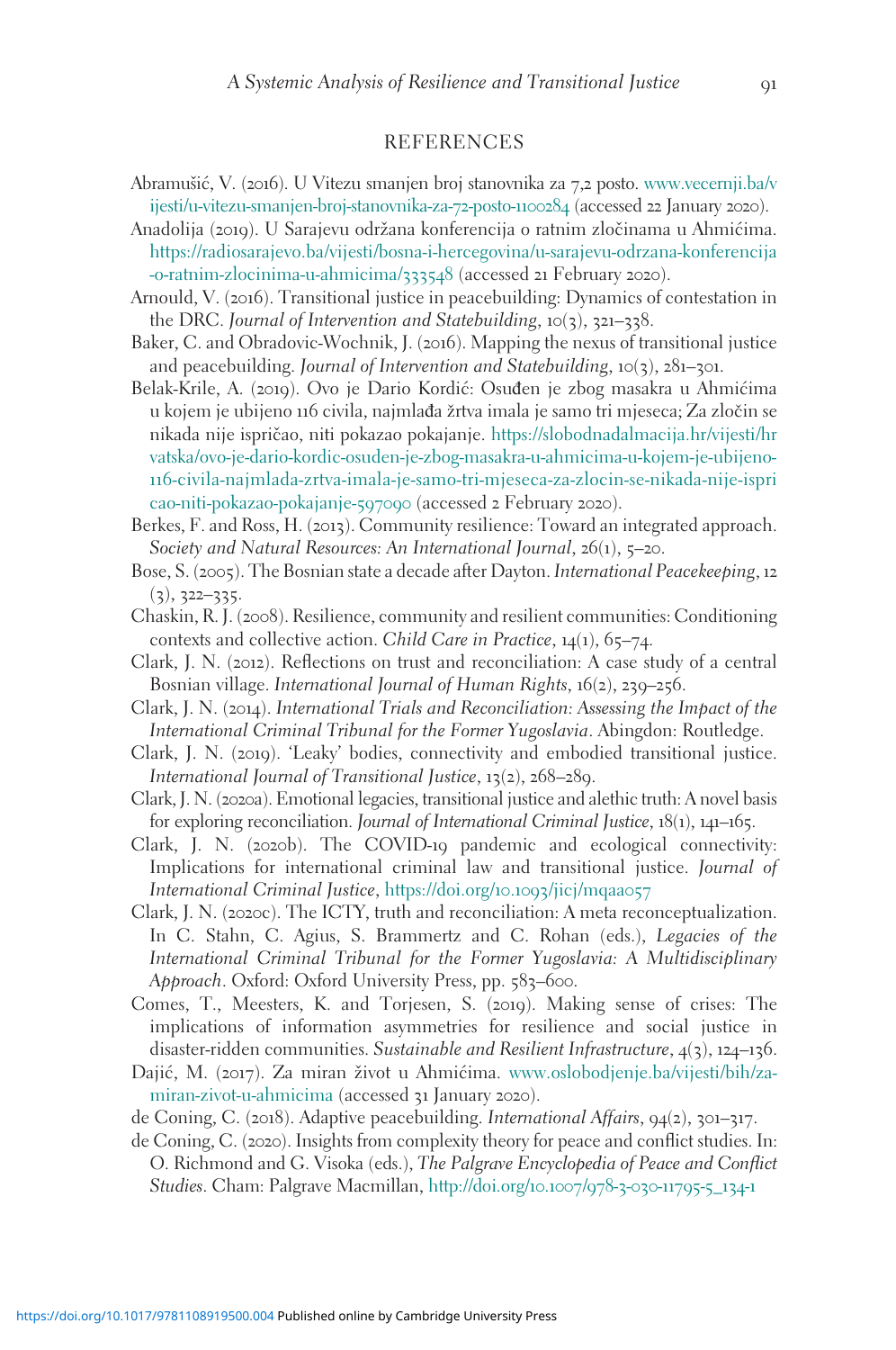- Dnevnik. (2019). Dario Kordic´ govorio o vjeri na skupu don Stojic´a, aktivisti mu vikali: 'Ti si ratni zlocˇinac!' [https://dnevnik.hr/vijesti/hrvatska/dario-kordic-pricao-o-vjeri](https://dnevnik.hr/vijesti/hrvatska/dario-kordic-pricao-o-vjeri-na-skupu-don-stojica-studenti-mu-vikali-ti-si-ratni-zlocinac---555528.html)[na-skupu-don-stojica-studenti-mu-vikali-ti-si-ratni-zlocinac—](https://dnevnik.hr/vijesti/hrvatska/dario-kordic-pricao-o-vjeri-na-skupu-don-stojica-studenti-mu-vikali-ti-si-ratni-zlocinac---555528.html)555528.html (accessed 27 February 2020).
- Ellis, B. H. and Abdi, S. (2017). Building community resilience to violent extremism through genuine partnerships. American Psychologist, 72(3), 289–300.
- Fletcher, L. E. and Weinstein, H.M. (2002). Violence and social repair: Rethinking the contribution of justice to reconciliation. Human Rights Quarterly,  $24(3)$ , 573–639.
- Hina. (2019). Džaferović optužio Grabar-Kitarović da vrijeđa Bošnjake i potiče podjele u BiH: 'To ne rade ozbiljni političari'. [www.jutarnji.hr/vijesti/hrvatska/dzaferovic](www.jutarnji.hr/vijesti/hrvatska/dzaferovic-optuzio-grabar-kitarovic-da-vrijeda-bosnjake-i-potice-podjele-u-bih-to-ne-rade-ozbiljni-politicari/9683908)[optuzio-grabar-kitarovic-da-vrijeda-bosnjake-i-potice-podjele-u-bih-to-ne-rade-ozbiljni](www.jutarnji.hr/vijesti/hrvatska/dzaferovic-optuzio-grabar-kitarovic-da-vrijeda-bosnjake-i-potice-podjele-u-bih-to-ne-rade-ozbiljni-politicari/9683908)[politicari/](www.jutarnji.hr/vijesti/hrvatska/dzaferovic-optuzio-grabar-kitarovic-da-vrijeda-bosnjake-i-potice-podjele-u-bih-to-ne-rade-ozbiljni-politicari/9683908)9683908 (accessed 6 February 2020).
- Hoare, A. (1997). The Croatian project to partition Bosnia-Hercegovina, 1990–1994. East European Quarterly, 31(1), 121–138.
- Hobfoll, S. E. (2001). The influence of culture, community and the nested-self in the stress process: Advancing conservation of resources theory. Applied Psychology: An International Review, 50(3), 337–421.
- Hodžić, R. (2011). A long road yet to reconciliation: The impact of the ICTY on reconciliation and victims' perceptions of criminal justice. In R. H. Steinberg (ed.), Assessing the Legacy of the ICTY. Leiden: Brill, pp. 115–119.
- ICTY. (n.d.). Achievements. [www.icty.org/en/about/tribunal/achievements](http://www.icty.org/en/about/tribunal/achievements) (accessed 2 February 2020).
- ICTY. (2004). View from The Hague: Croats celebrated, only Blaškić showed remorse. [www.icty.org/x/file/Outreach/view\\_from\\_hague/balkan\\_](http://www.icty.org/x/file/Outreach/view%5Ffrom%5Fhague/balkan%5F040910%5Fen.pdf)040910\_en.pdf (accessed 11 October 2019).
- International Center for Transitional Justice. (n.d.). What is transitional justice? [www](http://www.ictj.org/about/transitional-justice) [.ictj.org/about/transitional-justice](http://www.ictj.org/about/transitional-justice) (accessed 12 December 2019).
- Joshi, M., Lee, S. Y. and Mac Ginty, R. (2014). Just how liberal is the liberal peace? International Peacekeeping, 21(3), 364–389.
- Laketa, S. (2019). The politics of landscape as ways of life in the 'divided' city: Reflections from Mostar, Bosnia-Herzegovina. Space and Polity, 23(2), 168–181.
- Liebenberg, L. and Moore, J. C. (2018). A social ecological measure of resilience for adults: The RRC-ARM. Social Indicators Research, 136, 1–19.
- Luthar, S. S., Cicchetti, D. and Becker, B. (2000). The construct of resilience: A critical evaluation and guidelines for future work. Child Development, 71(3), 543-562.
- Magis, K. (2010). Community Resilience: An indicator of social sustainability. Society and Natural Resources, 23(5), 401–416.
- McAuliffe, P. (2017). Reflections of the nexus between justice and peacebuilding. Journal of Intervention and Statebuilding, 11(2), 45–260.
- Meernik, J. and Guerrero, J. R. (2014). Can international criminal justice advance ethnic reconciliation? The ICTY and ethnic relations in Bosnia-Herzegovina. Southeast European and Black Sea Studies, 14(3), 383–407.
- Muvingi, I. (2016). Donor-driven justice and peacebuilding. Journal of Peacebuilding and Development,  $11(1)$ ,  $10-25$ .
- Nielsen, C. A. (2013). Surmounting the myopic focus on genocide: The case of the war in Bosnia and Herzegovina. Journal of Genocide Research, 15(1), 21–39.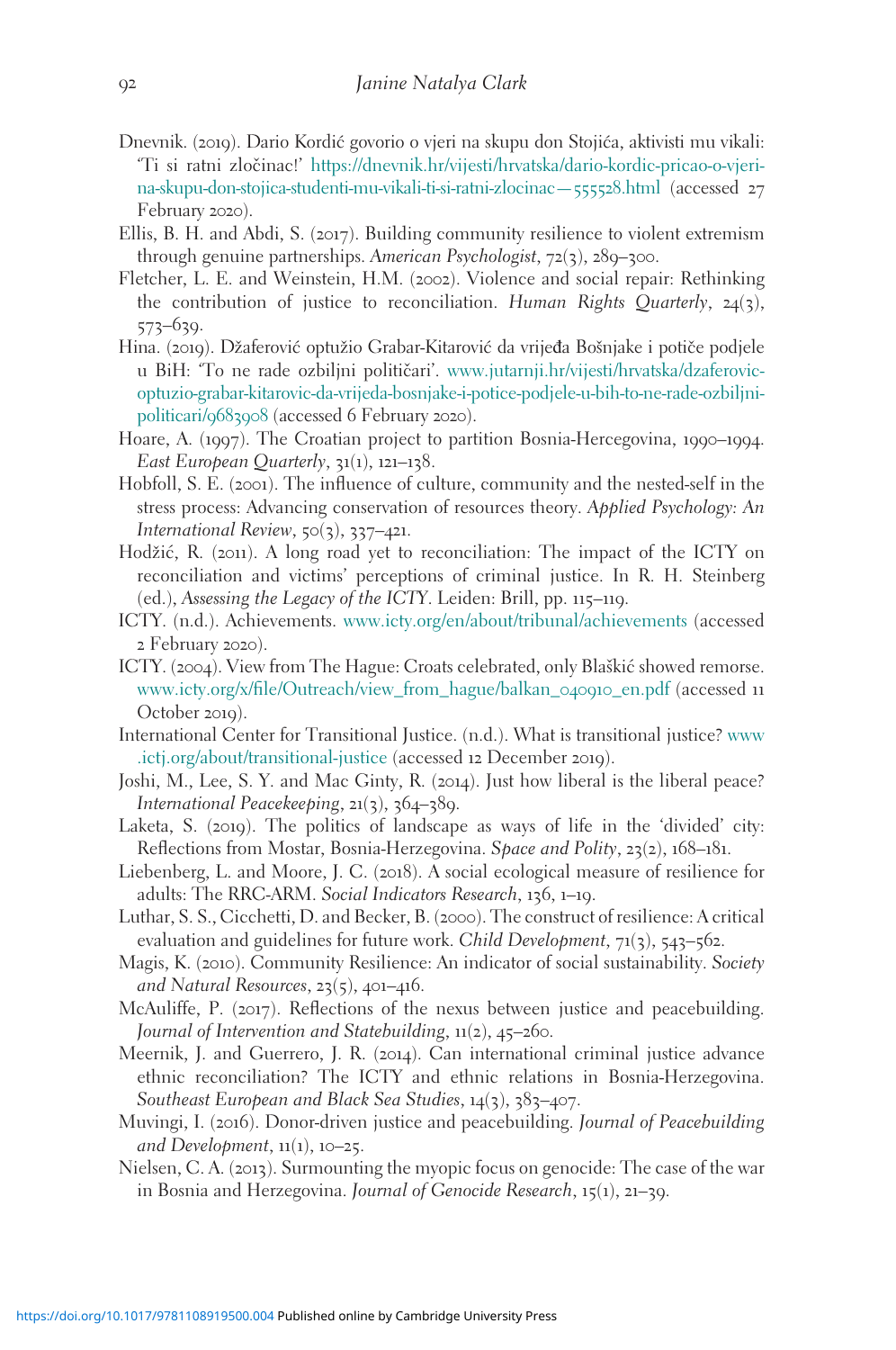- Norberg, J. and Cumming, G. S. (eds.) (2008). Complexity Theory for a Sustainable Future. New York: Columbia University Press.
- Nuwaydid, I., Zurajk, H., Yamout, R. and Cortas, C. S. (2011). Summer 2006 war on Lebanon: A lesson in community resilience. Global Public Health,  $6(5)$ ,  $505-519$ .
- Olson, D. H. (2000). Circumplex model of marital and family systems. Journal of Family Therapy,  $22(2)$ ,  $144-167$ .
- Orentlicher, D. (2018). Some Kind of Justice: The ICTY's Impact in Bosnia and Serbia. Oxford: Oxford University Press.
- OSCE. (2018). 'Two schools under one roof': The most visible example of discrimination in education in Bosnia and Herzegovina. [www.osce.org/mission-to-bosnia-and](http://www.osce.org/mission-to-bosnia-and-herzegovina/404990?download=true)herzegovina/404990[?download=true](http://www.osce.org/mission-to-bosnia-and-herzegovina/404990?download=true) (accessed 16 February 2020).
- Piersma, M. J. (2019). 'Sistem te laze!' The anti-ruling class mobilisation of high school students in Bosnia and Herzegovina. Nations and Nationalism, 25(3), 935–953.
- Prosecutor v. Tihomir Blaškić. (2000). ICTY Trial Chamber Judgment, IT-95-14-T, 3 March 2000.
- Prosecutor v. Tihomir Blaškić. (2004). ICTY Appeals Chamber Judgment, IT-95-14-A, 29 July 2004.
- Prosecutor v. Miroslav Bralo. (2006). ICTY Sentencing Judgment, IT-95-17-S, 7 December 2005.
- Prosecutor v. Dario Kordić and Mario Čerkez. (2001). ICTY Trial Chamber Judgment, IT-95-14/2-T, 26 February 2001.
- Prosecutor v. Dario Kordić and Mario Čerkez. (2001). ICTY Appeals Chamber Judgment, IT-95-14/2-A, 17 December 2004.
- Prosecutor v. Zoran Kupreškić, Mirjan Kupreškić, Vlatko Kupreškić, Drago Josipović, Dragan Papić and Vladimir Šantić. (2000). ICTY Trial Chamber Judgment, IT-95-16-T, 14 January 2000.
- Prosecutor v. Zoran Kupreškić, Mirjan Kupreškić, Vlatko Kupreškić, Drago Josipović, Dragan Papić and Vladimir Santić. (2001). ICTY Appeals Chamber Judgment, IT-95-16-A, 23 October 2001.
- Radio Sarajevo. (2010). Ivo Josipović jučer u Ahmićima i Križančevom Selu. [https://](https://radiosarajevo.ba/vijesti/bosna-i-hercegovina/ivo-josipovic-jucer-u-ahmicima-i-krizancevom-selu/24126) [radiosarajevo.ba/vijesti/bosna-i-hercegovina/ivo-josipovic-jucer-u-ahmicima-i-kri](https://radiosarajevo.ba/vijesti/bosna-i-hercegovina/ivo-josipovic-jucer-u-ahmicima-i-krizancevom-selu/24126) [zancevom-selu/](https://radiosarajevo.ba/vijesti/bosna-i-hercegovina/ivo-josipovic-jucer-u-ahmicima-i-krizancevom-selu/24126)24126 (accessed 2 February 2020).
- Radio Sarajevo (2019). Grabar-Kitarović poručila: Hrvatima u BiH niko drugi ne smije birati predstavnike. [https://radiosarajevo.ba/vijesti/bosna-i-hercegovina/grabar-kitarovic](https://radiosarajevo.ba/vijesti/bosna-i-hercegovina/grabar-kitarovic-iz-mostara-porucila-hrvatima-u-bih-vise-niko-drugi-ne-smije-birati-predstavnike/358762)[iz-mostara-porucila-hrvatima-u-bih-vise-niko-drugi-ne-smije-birati-predstavnike/](https://radiosarajevo.ba/vijesti/bosna-i-hercegovina/grabar-kitarovic-iz-mostara-porucila-hrvatima-u-bih-vise-niko-drugi-ne-smije-birati-predstavnike/358762)358762 (accessed 11 February 2020).
- SENSE Centre. (2019). Ahmići  $48$  hours of ashes and blood; TV reports [1993] introduced into evidence on Ahmići massacre trials. <www.ahmici.sensecentar.org> (accessed 8 December 2019).
- Shapiro-Phim, T. (2020). Embodying the pain and suffering of others. International Journal of Transitional Justice, 14(1), 209–219.
- Southwick, S. M., Bonanno, G. A., Masten, A. S., Panter-Brick, C. and Yehuda, R. (2014). Resilience definitions, theory and challenges: Interdisciplinary perspectives. European Journal of Psychotraumatology,  $\zeta(1)$ , 1–14.
- State Court of BiH. (2019). Potvrđena optužnica u predmetu Ibrahim Purić i dr. [www](http://www.sudbih.gov.ba/vijest/potvrena-optunica-u-predmetu-ibrahim-puri-i-dr-21038) [.sudbih.gov.ba/vijest/potvrena-optunica-u-predmetu-ibrahim-puri-i-dr-](http://www.sudbih.gov.ba/vijest/potvrena-optunica-u-predmetu-ibrahim-puri-i-dr-21038)21038 (accessed 27 October 2020).